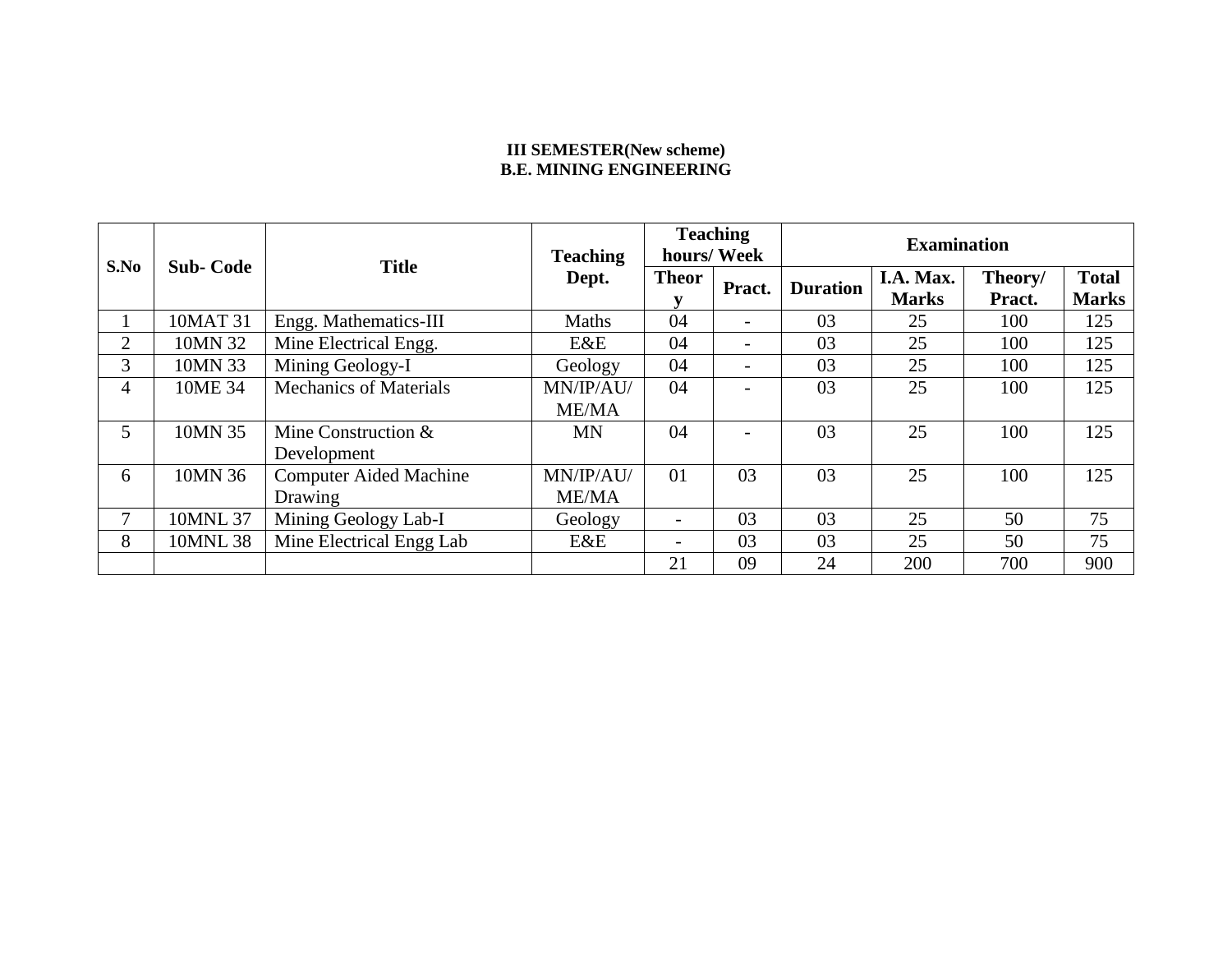### **IV SEMESTER(New scheme) B.E. MINING ENGINEERING**

| S.No | <b>Sub-Code</b> | <b>Title</b>                | <b>Teaching</b> |                          | <b>Teaching</b><br>hours/Week | <b>Examination</b> |                      |        |              |
|------|-----------------|-----------------------------|-----------------|--------------------------|-------------------------------|--------------------|----------------------|--------|--------------|
|      |                 |                             | Dept.           | <b>Theor</b>             | Pract.                        | <b>Duration</b>    | I.A. Max.<br>Theory/ |        | <b>Total</b> |
|      |                 |                             |                 |                          |                               |                    | <b>Marks</b>         | Pract. | <b>Marks</b> |
|      | 10MAT 41        | Engg. Mathematics-IV        | Maths           | 04                       |                               | 03                 | 25                   | 100    | 125          |
| 2    | 10MN 42         | Thermo Dynamics & Fluid     | ME              | 04                       | $\overline{\phantom{0}}$      | 03                 | 25                   | 100    | 125          |
|      |                 | Mechanics                   |                 |                          |                               |                    |                      |        |              |
| 3    | 10MN 43         | Mining Geology-II           | Geology         | 04                       | $\overline{\phantom{0}}$      | 03                 | 25                   | 100    | 125          |
| 4    | 10MN 44         | Mining Machinery-I          | MN              | 04                       | $\overline{\phantom{0}}$      | 03                 | 25                   | 100    | 125          |
| 5    | 10MN 45         | Mine Surveying -I           | <b>MN</b>       | 04                       | $\overline{\phantom{0}}$      | 03                 | 25                   | 100    | 125          |
| 6    | 10MN 46         | Drilling and Blasting Engg. | <b>MN</b>       | 04                       |                               | 03                 | 25                   | 100    | 125          |
|      | 10MNL 47        | Mining Geology Lab- II      | Geology         | $\overline{\phantom{a}}$ | 03                            | 03                 | 25                   | 50     | 75           |
| 8    | 10MNL 48        | Mine Surveying Lab- I       | E&E             | $\overline{\phantom{a}}$ | 03                            | 03                 | 25                   | 50     | 75           |
|      |                 |                             |                 | 24                       | 10                            | 24                 | 200                  | 700    | 900          |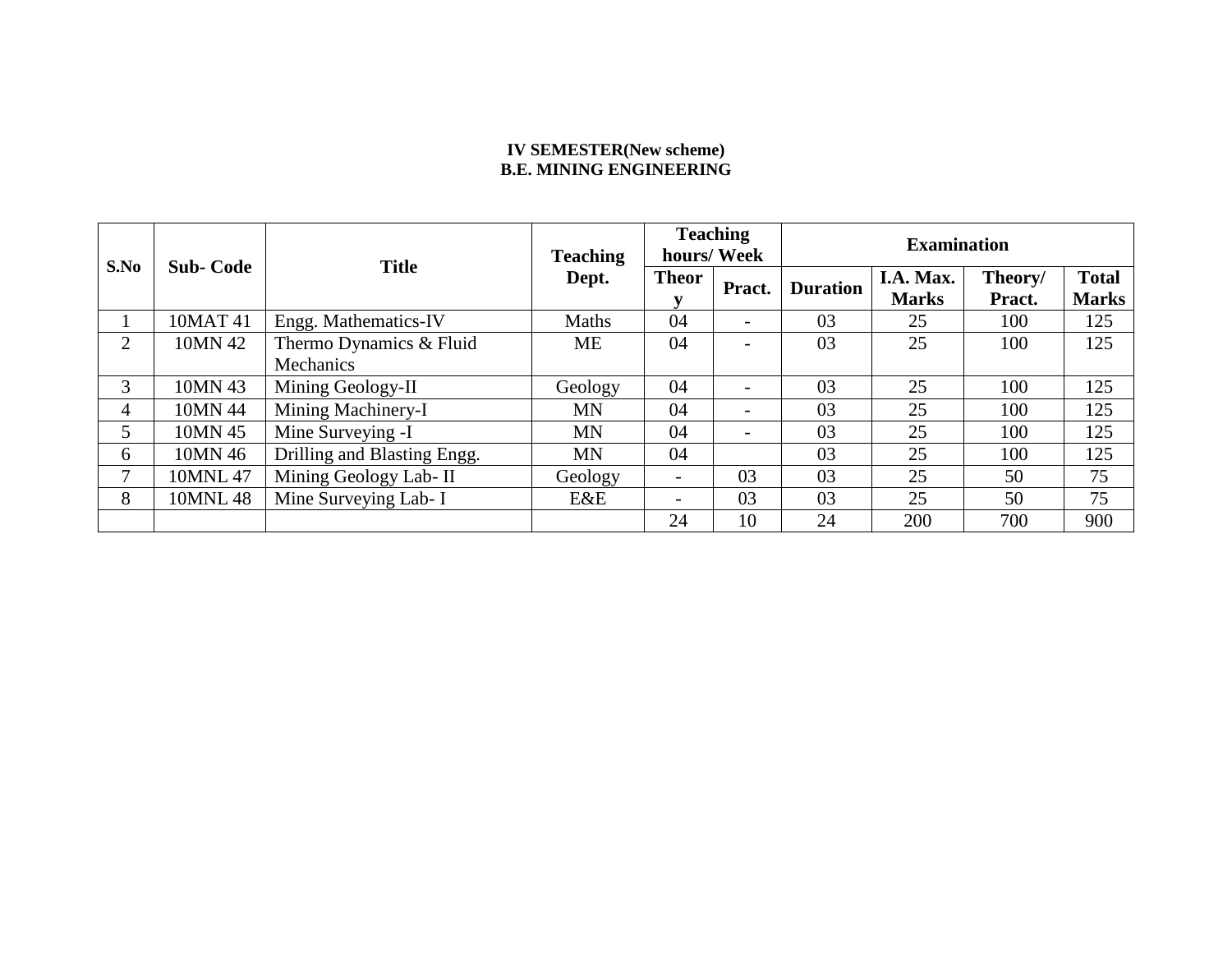#### **ENGINEERING MATHEMATICS – III**

| <b>Sub Code</b>   | 06MAT31 | <b>IA Marks</b>   | 25  |
|-------------------|---------|-------------------|-----|
| Hrs/Week          |         | <b>Exam Hours</b> | 03  |
| <b>Total Hrs.</b> | 52      | Exam Marks        | 100 |

### **PART – A**

### **UNIT 1:**

#### **Fourier Series**

 Periodic functions, Fourier expansions, Half range expansions, Complex form of Fourier series, Practical harmonic analysis.

#### **UNIT 2:**

#### **Fourier Transforms**

 Finite and Infinite Fourier transforms, Fourier sine and consine transforms, properties. Inverse transforms.

### **6 Hours**

**7 Hours** 

### **UNIT 3:**

### **Partial Differential Equations (P.D.E)**

 Formation of P.D.E Solution of non homogeneous P.D.E by direct integration, Solution of homogeneous P.D.E involving derivative with respect to one independent variable only (Both types with given set of conditions) Method of separation of variables. (First and second order equations) Solution of Lagrange's linear P.D.E. of the type  $P p + Q q = R$ . **6 Hours** 

#### **UNIT 4:**

### **Applications of P.D.E**

 Derivation of one dimensional wave and heat equations. Various possible solutions of these by the method of separation of variables. D'Alembert's solution of wave equation. Two dimensional Laplace's equation – various possible solutions. Solution of all these equations with specified boundary conditions. (Boundary value problems).

**7 Hours** 

#### **PART – B**

# **UNIT 5:**

## **Numerical Methods**

 Introduction, Numerical solutions of algebraic and transcendental equations:- Newton-Raphson and Regula-Falsi methods. Solution of linear simultaneous equations : - Gauss elimination and Gauss Jordon methods. Gauss - Seidel iterative method. Definition of eigen values and eigen vectors of a square matrix. Computation of largest eigen value and the corresponding eigen vector by Rayleigh's power method.

#### **6 Hours**

### **UNIT 6:**

 Finite differences (Forward and Backward differences) Interpolation, Newton's forward and backward interpolation formulae. Divided differences – Newton's divided difference formula. Lagrange's interpolation and inverse interpolation formulae. Numerical differentiation using Newton's forward and backward interpolation formulae. Numerical Integration – Simpson's one third and three eighth's value, Weddle's rule.

(All formulae / rules without proof)

**7 Hours** 

# **UNIT 7:**

### **Calculus of Variations**

 Variation of a function and a functional Extremal of a functional, Variational problems, Euler's equation, Standard variational problems including geodesics, minimal surface of revolution, hanging chain and Brachistochrone problems.

#### **6 Hours**

#### **UNIT 8:**

#### **Difference Equations and Z-transforms**

 Difference equations – Basic definitions. Z-transforms – Definition, Standard Z-transforms, Linearity property, Damping rule, Shifting rule, Initial value theorem, Final value theorem, Inverse Z-transforms. Application of Z-transforms to solve difference equations.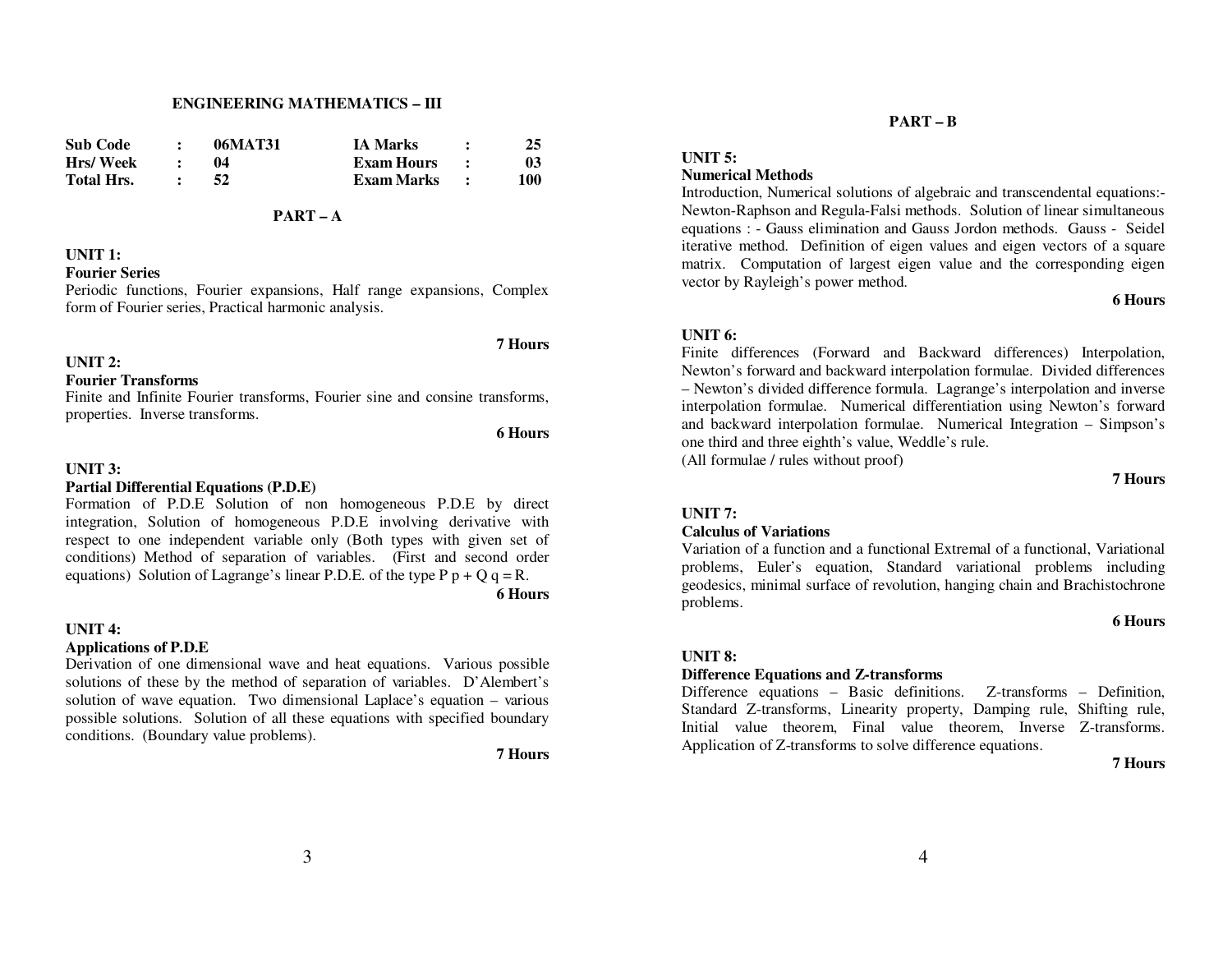| Unit         | <b>Chapter</b> | <b>Article Numbers</b>                     | Page Nos.               |
|--------------|----------------|--------------------------------------------|-------------------------|
| No.          | No.            |                                            |                         |
| I            | 10             | 10.1 to 10.7, 10.10 and 10.11              | $375 - 400$             |
|              |                |                                            |                         |
| $\mathbf{I}$ | 22             | 22.4, 22.5                                 | $716 - 722$             |
| III          | 17, 18         | 17.1 to 17.5, 18.2                         | $541 - 547$             |
|              |                |                                            | $562 - 564$             |
| IV           | 18             | 18.4, 18.5, 18.7                           | $564 - 578$             |
|              |                |                                            | $580 - 582$             |
| $\mathbf{V}$ | 24             | 24.1, 24.2, 24.4 to 24.6, 24.8             | $820 - 826$             |
|              |                |                                            | $829 - 840$             |
|              |                |                                            | $843 - 845$             |
|              |                |                                            |                         |
| VI           | 25             | 25.1, 25.5, 25.12 to 25.14, 25.16          | 846, 847                |
|              |                |                                            | $857 - 862$             |
|              |                |                                            | $871 - 878$             |
|              |                |                                            | $881 - 887$             |
|              |                |                                            |                         |
| VII          | 30             | 30.1 to 30.5                               | $1018 - 1025$           |
| VIII         | 26             |                                            |                         |
|              |                | 26.1, 26.2, 26.9 to 26.15, 26.20,<br>26.21 | 888, 889<br>$899 - 913$ |
|              |                |                                            |                         |
|              |                |                                            |                         |

### **Text Book: Higher Engineering Mathematics by Dr. B.S. Grewal (36th Edition – Khanna Publishers)**

### **Reference Books:**

- 1. **Higher Engineering Mathematics** by B.V. Ramana (Tata-Macgraw Hill).
- 2. **Advanced Modern Engineering Mathematics** by Glyn James Pearson Education.

### **Note:**

- 1. One question is to be set from each unit.
- 2. To answer Five questions choosing atleast Two questions from each part.

### **MINING ELECTRICAL ENGINEERING**

| <b>Sub Code</b>   | $: 06$ MN 32 | <b>IA Marks</b>   | : 25 |
|-------------------|--------------|-------------------|------|
| Hrs/week          | : 04         | <b>Exam Hours</b> | : 03 |
| <b>Total Hrs.</b> | : 52         | Exam Marks        | :100 |

### **PART-A**

### **UNIT 1:**

 **Introduction:** Scope and importance of electrical engineering in mining, Role of electrical engineer in mining. Indian Electricity Rules Applicable to Mining.

#### **6 Hours**

### **UNIT 2:**

 **Introduction to Electric Drives:** Electrical drives, advantages of electric drives, parts of electrical drives, choice of electrical drives, status of DC and AC drives.

#### **6 Hours**

### **UNIT 3:**

 **Industrial Applications:** Precautions, Electric winder, Types of electric drivers for mine hoists, DC hoist drives, AC hoist drives, Shearer and Conveyors in longwall mining method, Auxiliary motors, Methods of Fan drives – toothed gearing, belt drive, rope drive.

### **7 Hours**

### **UNIT 4:**

 **Starting and Braking of Motors:** Introduction to motor starting, DC motor starters, starting of polyphase induction motors, electric braking of DC motors and AC motors.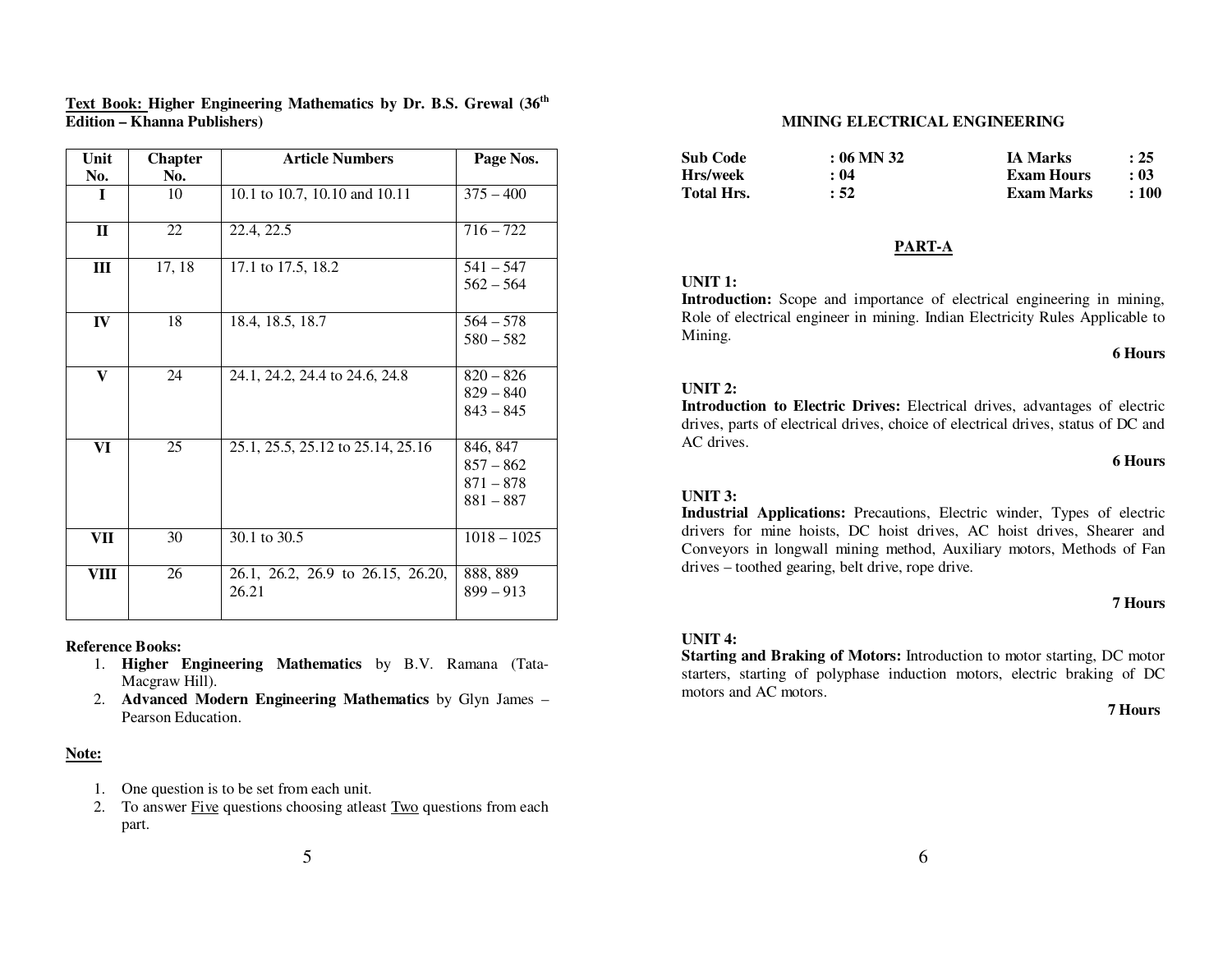#### **PART-B**

### **UNIT 5:**

 **Speed Control of Motors:** The methods of speed control, speed control of DC shunt motors, ward Leonard Control, Dynamics of induction motor starting, load equalization, speed control of squirrel cage induction motors, speed control of slip-ring induction motors.

#### **7 Hours**

#### **UNIT 6:**

 **Protective Devices:** Air break switches, Air circuit breakers, oil circuit breakers. Principles of underground signaling. Types of motor enclosures in mines.

**6 Hours** 

#### **UNIT 7:**

 **Typical Power Equipment in Mines:** Power distribution in mines, Surface and Underground power distribution in mines, Main Lighting equipment, Surface auxiliaries, Underground Cables, Underground plant, Flameproof apparatus, Intrinsically safe apparatus.

### **UNIT 8:**

 **Mine Illumination:** General lighting in mines, lighting in opencast mines, standards for mine lighting, Illumination measurements: luminance measurements, reflectance measurements. Design of lighting system in mines.

**6 Hours** 

**7 Hours** 

#### **TEXT BOOKS:**

- **1. "Electric Motors: Applications and Control."** Chapter 3 & 4, M.V. Deshpande, Wheeler Edition, 1990.
- **"Elements of Mining Technology, vol**. **II,"** Chapter 8, vidyasewa **2.**Prakasham, Nagpur.  $8<sup>th</sup>$  edition 1995.

#### **REFERENCE BOOKS:**

- **1. "Environmental Engineering in Mines"** V.S. Vutukuri & R.D. Lama, Chapter 13.3, Cambridge University Press, 1986.
- **"Fundamentals of Electrical Drives,"** G.K. Dubey, Narosa **2.**Publishing House, 1995.
- **"Universal Mining School Reports",** Cardiff, Mining publication **3.**London,  $1<sup>st</sup>$  Ed., 1977.
- **"The Indian Electricity Rules 1984",** Chapter X. **4.**

**Scheme of Exam:** One question to be set from each chapter. Students have to answer any **FIVE** full questions out of **EIGHT** questions. Choosing at least **TWO** questions from **PART- A** and two questions from **PART- B**.

#### **MINING GEOLOGY –1**

| <b>Sub Code</b>   | $: 06$ MN 33 | <b>IA Marks</b>   | $\therefore$ 25 |
|-------------------|--------------|-------------------|-----------------|
| Hrs/week          | : 04         | <b>Exam Hours</b> | : 03            |
| <b>Total Hrs.</b> | : 52         | Exam Marks        | $\pm 100$       |

### **PART-A**

#### **UNIT 1:**

 **Physical Geology:** Geology and its role in Mining, Earth as a planet-internal structure and composition of the earth. Geological work of atmosphere, rivers, lakes, glaciers, sea and ground water, influences of these process on mining and engineering. Earthquakes and seismic hazards and their relation with volcanoes. Engineering protection against earth quakes.

#### **7 Hours**

#### **UNIT 2:**

 **Mineralogy:** Physical properties of minerals, study of minerals and their chemical composition, occurrence and uses of Quartz and its varieties, Felspar, carbonates mica, garnet, olivine, Pyroxenes and amphiboles.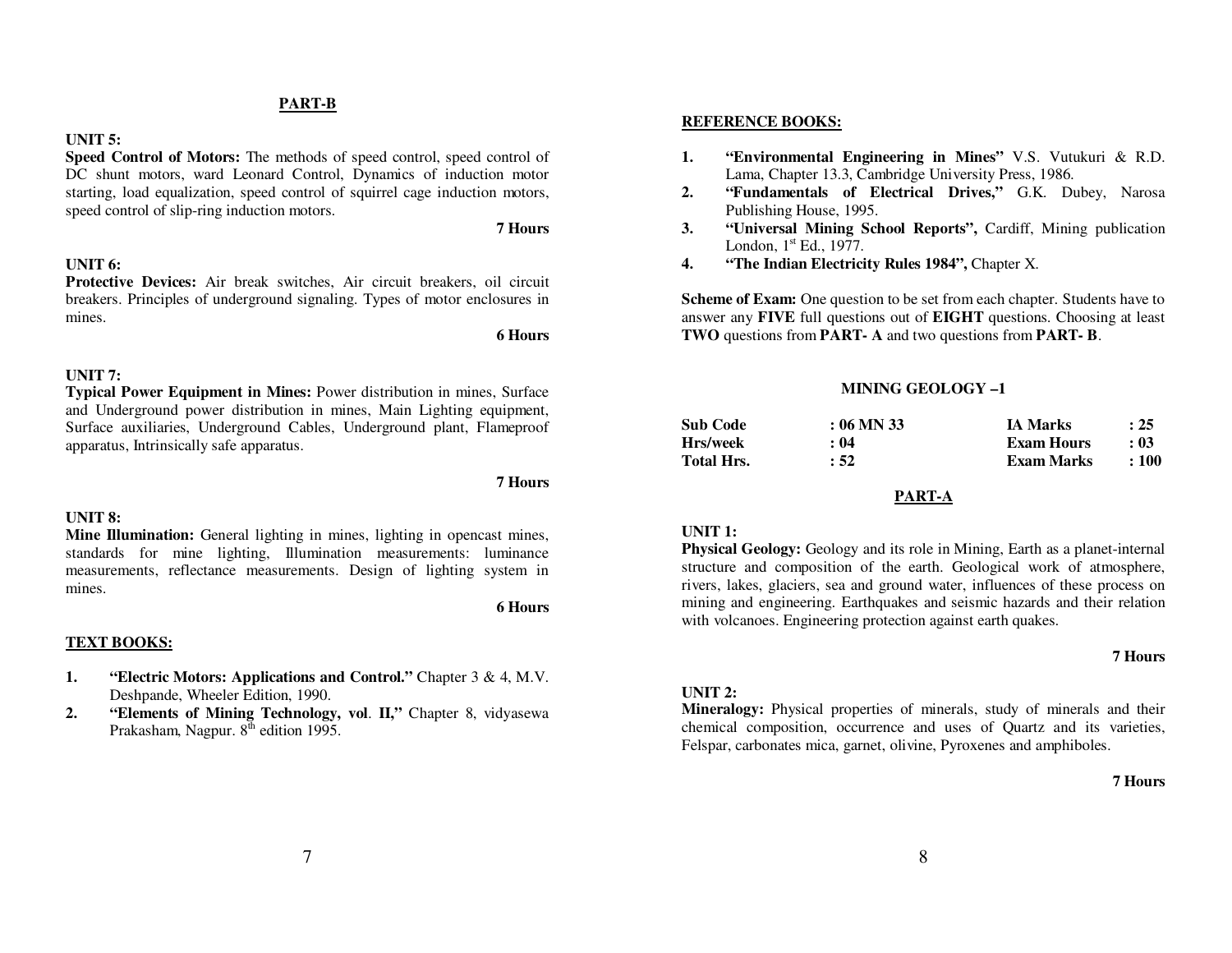### **UNIT 3:**

Petrology: Broad classification of rocks into Igneous, Sedimentary and Metamorphic rocks with examples. Structures, classification of Igneous rocks, classification of sedimentary rocks depending upon the grain size, Metamorphic agents and kinds.

**6 Hours** 

### **UNIT 4:**

 **Study of Textural, Structural and Mineralogical characters of the following rocks:** Igneous Rocks: Granite, diorite, gabbro, dunite, pegmatite, porphyries, dolerite, basalt, Rhyolite, Obsidian and Pumice.

- **a.** Sedimentary Rocks**:** Conglomerate, Breccia, Sandstone, Limestone & Shale.
- **b.** Metamorphic Rocks**:** Gneiss, Schist, Quartzite Marble & Slate.

### **6 Hours**

### **PART-B**

### **UNIT 5:**

 **Principles of Stratigraphy:** Geological Time Scale, Correlation, Catastropism, Geological Clock, Law of order of superposition, Uniformitarianism, fossil and their uses.

**6 Hours** 

### **UNIT 6:**

 **Stratigraphy of India:** Physiogeographic divisions of India with special reference to Dharwar, Cuddapah, vindhyans, gondwanas and tertiary system with their economic importance.

### **7 Hours**

### **UNIT 7:**

 **Introduction to Structural Geology:** Primary & Secondary Structure, Dip& strike, True Dip& Apparent Dip, Compass clinometers.

**6 Hours** 

### **UNIT 8:**

 **Structural Geology:** Structural features of rocks, interpretation of topographic maps. Classification of folds, faults, joints and unconformities, their recognition in the field and importance in mining operations.

### **7 Hours**

### **TEXT BOOKS:**

- 1. **"Engineering and General Geology,"** Parbin Singh. Katson publisher, Ludhiana,  $1<sup>st</sup> Ed. 2002$ .
- **"A Text Book of Geology,"** P.K.Mukerjee. The World Press Pvt. 2.Ltd., Calcutta.2000

### **REFERENCE BOOKS:**

- 1. **"Principles of Petrology"** G.W.Tyrill, B.I. Publications Pvt. Ltd., New Delhi.1999.
- **"Geology of India,"** Wadia, D.N., Tata Mc. Graw Hill Publilshing co. 2.Ltd., 2000
- **"Structural Geology,"** Marland & Billings, Prentice Hall of India 3.Pvt. Ltd., New Delhi.2000.

**SCHEME OF EXAM:** One question to be set from each chapter. Students have to answer any **FIVE** full questions out of **EIGHT** questions. Choosing at least **TWO** questions from **PART- A** and two questions from **PART- B**.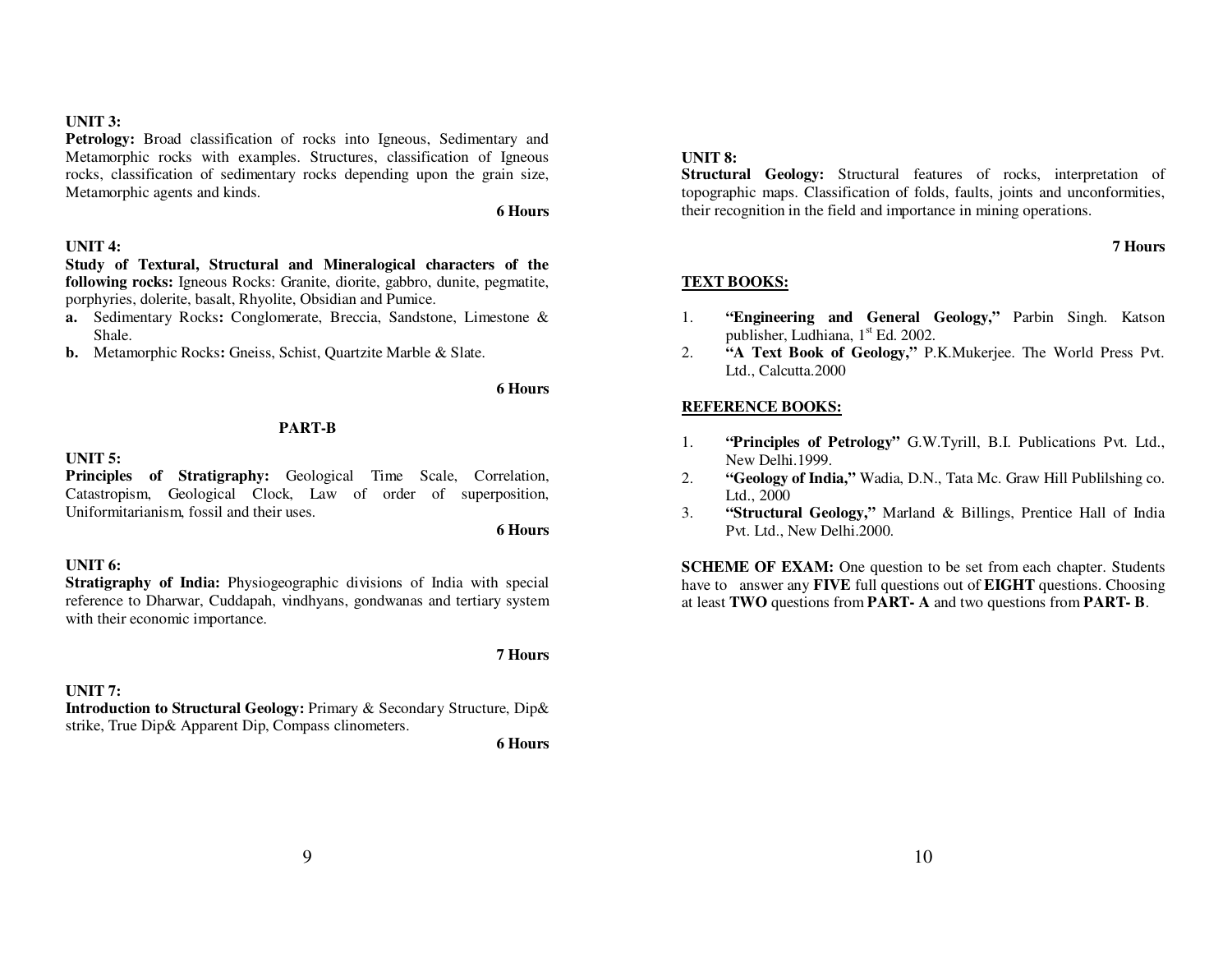### **MECHANICS OF MATERIALS (Common to ME/IP/IM/AU/MA/MN/AE)**

| <b>Sub Code</b> | $: 06 \, \mathrm{ME} \, 34$ | <b>IA Marks</b> | : 25 |
|-----------------|-----------------------------|-----------------|------|
| Hrs/week        | : 04                        | Exam Hours      | : 03 |
| Total Hrs.      | : 52                        | Exam Marks      | :100 |

#### **PART – A**

#### **UNIT 1:**

 **Simple stress and strain:** Introduction, stress, strain, mechanical properties of materials, Linear elasticity, Hooke's Law and Poisson's ratio, Stress-Strain relation – behaviour in Tension for Mild steel and non ferrous metals. Extension / Shortening of a bar, bars with cross sections varying in steps, bars with continuously varying cross sections (circular and rectangular), Elongation due to self weight, Principle of super position.

### **UNIT 2:**

### **Stress in composite section:** Volumetric strain, expression for volumetric strain, elastic constants, simple shear stress, shear strain, temperature stresses (including compound bars).

**6 Hours** 

**7 Hours** 

**7 Hours** 

### **UNIT 3:**

 **Compound stresses:** Introduction, plane stress, stresses on inclined sections, principal stresses and maximum shear stresses, Mohr's circle for plane stress.

### **UNIT 4:**

### **Thick and thin cylinders:** Stresses in thin cylinders, changes in dimensions of cylinder (diameter, length and volume), Thick cylinders subjected to internal and external pressures (Lame's equation), (compound cylinders not included).

 **6 Hours** 

# **PART – B**

### **UNIT 5:**

 **Bending moment and Shear force in beams**: Introduction, Types of beams, loads and reactions, shear forces and bending moments, rate of loading, sign conventions, relationship between shear force and bending moments, shear force and bending moment diagrams for different beams subjected to concentrated loads, uniform distributed load (udl) and couple for different types of beams.

#### **7 Hours**

### **UNIT 6:**

 **Bending and shear stresses in beams:** Introduction, theory of simple bending, assumptions in simple bending, relationship between bending stresses and radius of curvature, relationship between bending moment and radius of curvature, moment carrying capacity of a section, shearing stresses in beams, shear stress across rectangular, circular, symmetrical I and T sections (composite / fletched beams not included).

**7 Hours**

## **UNIT 7:**

 **Deflection of beams:** Introduction, differential equation for deflection, equations for deflections, slope and moments, double integration method for cantilever and simply supported beams for point load, UDL, UVL and Couple, Macaulay's method.

#### **6 Hours**

### **UNIT 8:**

 **Torsion of circular shafts and Elastic stability of columns** : Introduction, pure torsion, assumptions, derivation of torsional equations, polar modulus, torsional rigidity / stiffness of shafts, power transmitted by solid and hollow circular shafts. Introduction to columns, Euler's theory for axially loaded elastic long columns, derivation of Euler's load for various end conditions, limitations of Euler's theory, Rankine's formula.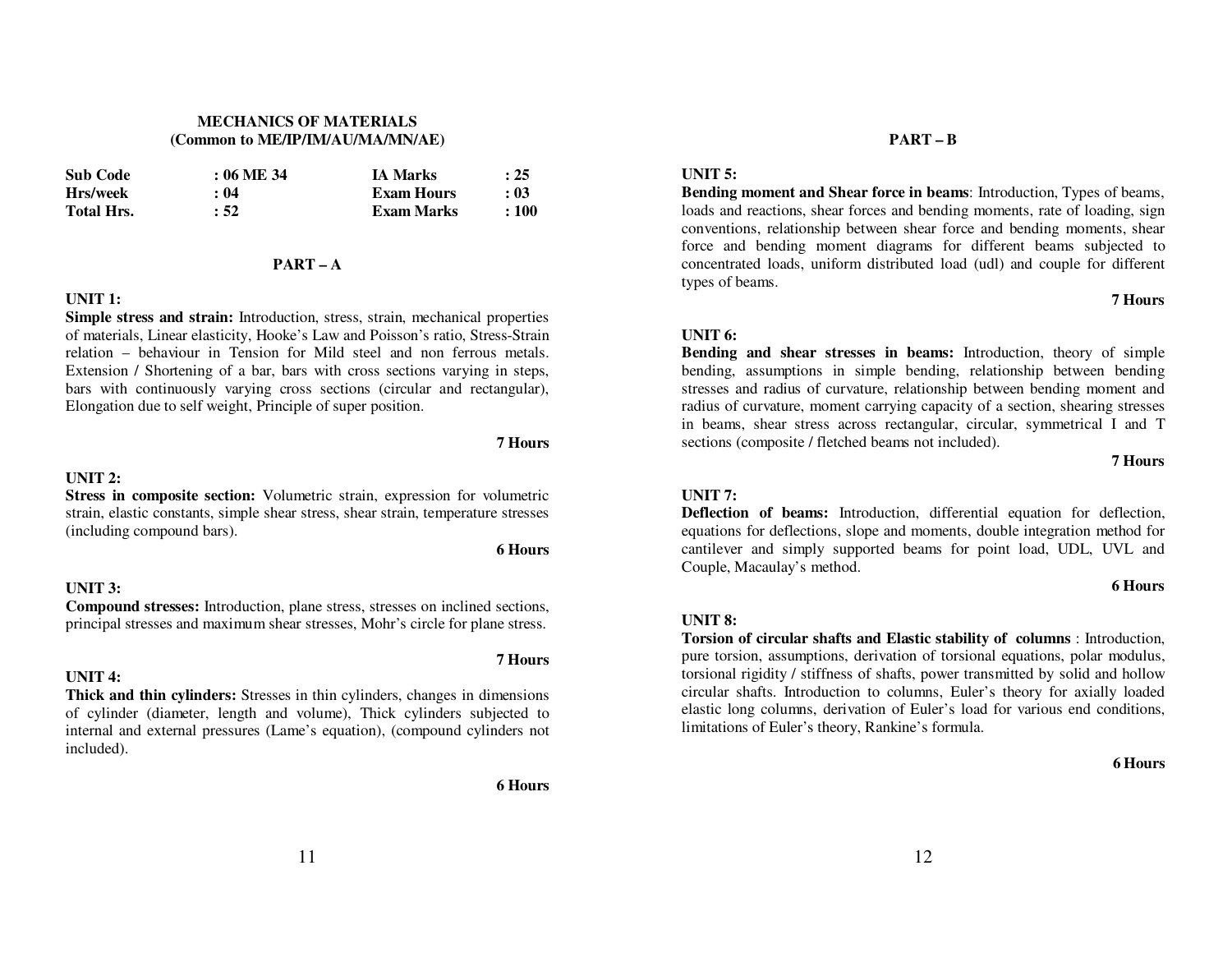#### **Text books:**

- 1. **"Mechanics of Materials"** by R.C.Hibbeler, Printice Hall, Pearson Edu., 2005
- 2. **"Mechanics of materials",** James.M.Gere, Thomson, Fifth edition 2004
- **"Mechanics of materials**", S.I. Units, Ferdinand Beer & Russell 3.Johnstan, TATA Mac GrawHill-2003.

#### **Reference books:**

- 1. **"Strength of Materials",** S.S.Bhavikatti, Vikas publications House – Pvt. Ltd.,  $2<sup>nd</sup>$  Ed., 2006.
- **"Mechanics of materials"** K.V. Rao, G.C. Raju, First Edition,2007 2.
- 3. **"Engineering Mechanics of Solids"** Egor.P. Popov, Pearson Edu. India,  $2<sup>nd</sup>$ , Edition, 1998.
- **"Mechanics of Solids",** Mubeen, Pearson Edu. India, 2002 4.
- 5. **"Strength of Materials",** W.A. Nash, Sehaum's Outline Series, Fourth Edition-2007.

#### **Scheme of examination:**

One Question to be set from each chapter. Students have to answer any FIVE full questions out of EIGHT questions, choosing at least 2 questions from part A and 2 questions from part B.

# **MINE CONSTRUCTION AND DEVELOPMENT**

| <b>Sub Code</b>          | $: 06$ MN 35 | <b>IA Marks</b> | : 25      |
|--------------------------|--------------|-----------------|-----------|
| Hrs/week                 | : 04         | Exam Hours      | : 03      |
| <b>Total Lecture Hrs</b> | .52          | Exam Marks      | $\pm 100$ |

#### **PART-A**

### **UNIT 1:**

 **Introduction of Mining Engineering:** Significance to Mining industry in national economy and infrastructure building, Basic mining terminologies, sequence in opening up a deposit, prospecting and geo-technical investigations. Selection criteria for underground or open cast mining methods. Classification of mining methods.

#### **6 Hours**

### **UNIT 2:**

 **Opening up of Deposits:** Types, size and location of entries into underground coal and other minerals. Introduction to surface mining methods. Box cut and formations of benches in mines.

#### **6 Hours**

### **UNIT 3:**

 **Shaft Sinking operations:** Preliminary geo-technical investigations for a shaft sinking project. Surface arrangements for sinking shafts, tools and equipment. Unit operations of drilling, blasting, mucking, defuming, temporary and permanent lining. Construction of insets and shaft stations.

#### **7 Hours**

### **UNIT 4:**

 **Special & Mechanized Methods of Shaft Sinking:** Methods of sinking shaft in water – logged, pressurized strata in loose and running soils. Mechanized Sinking, multi-deck Platforms, and Shaft borers, Blind Shaft Boring & Pilot Shaft Boring. Drop Raise Method.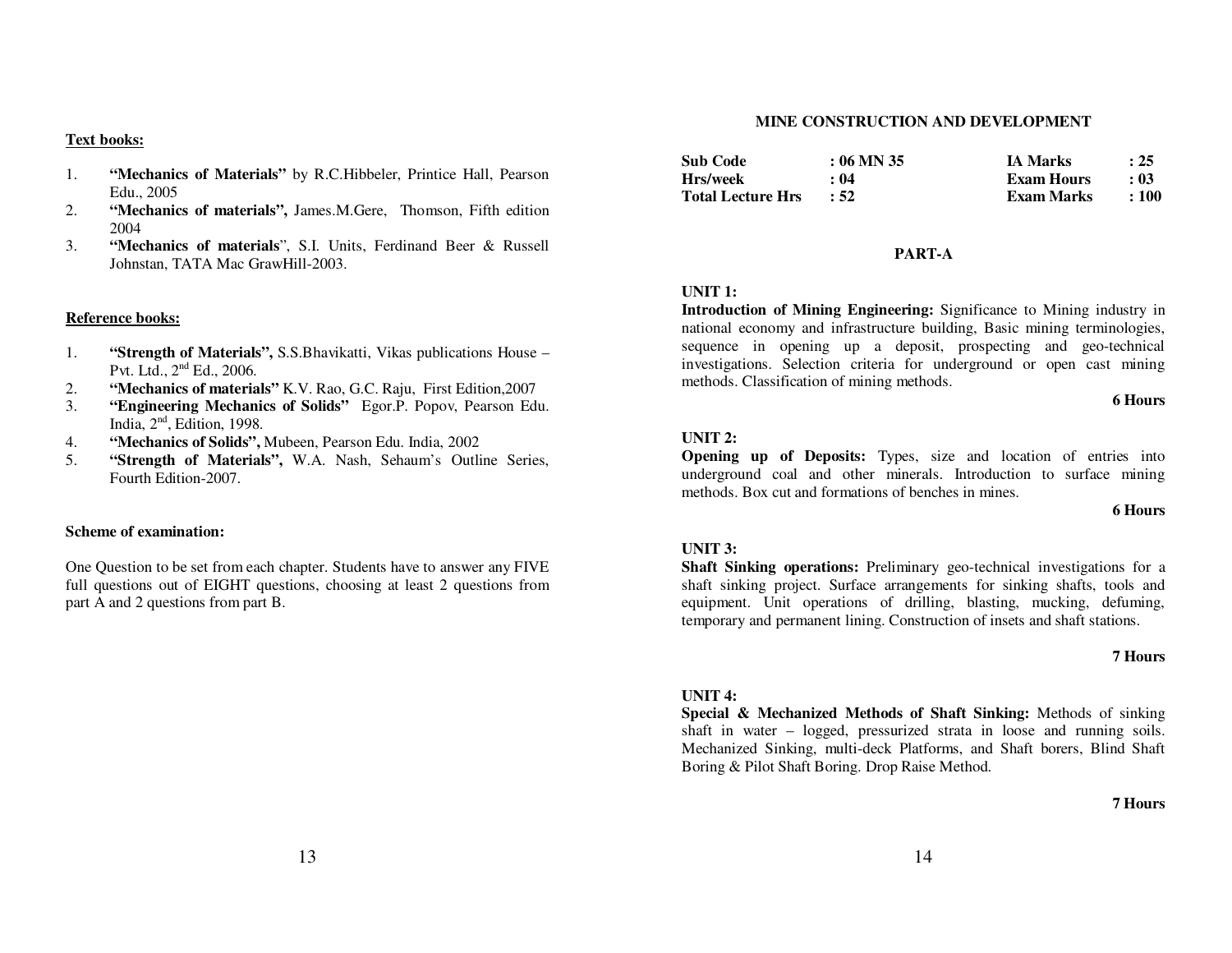#### **PART-B**

### **UNIT 5:**

 **Widening and Deepening of Existing Shafts:** Need for widening and deepening operating shafts. Different methods for widening and deepening shafts – cycles of operations, equipment needed.

**6 Hours** 

#### **UNIT 6:**

 **Development of Workings:** Drivage of cross cuts, drifts, inclines and raises by conventional and mechanized methods. Ventilation, supporting, lighting and transporting arrangements.

#### **7 Hours**

### **UNIT 7:**

 **Mine Supports:** Need for support excavations. Types of support: timbers, stone, concrete, steel and hydraulic supports. Yielding and rigid supports. Fore poling, roof stitching, roof bolting. Supports for roadways, faces and junctions.

**7 Hours** 

#### **UNIT 8:**

 **Tunneling Methods:** Conventional and mechanized methods of tunneling. Tunnel boring machines and shield tunneling.

**6 Hours**

#### **TEXT BOOKS:**

- 1. **"Elements of Mining Technology, Vol. I,"** D.J. Deshmukh, Vidyasewa prakashan, Nagpur. 7<sup>th</sup> Ed. 1996.
- **"Introductory Mining Engineering,"** Hartman H.L., John Wiley 2.Sons.  $1<sup>st</sup>$  Ed. 2004.

#### **REFERENCE BOOKS:**

- 1. **"Underground Mining Methods Handbook,"** W.A. Hustrulid, Published by S.M.E. of the American Institute of Mining, Metallurgical and Petroleum Engineers Inc., New York, 1982.
- **"Universal Mining School Volumes,**" Cardiff Gt. Britain, 1931. 2.

**SCHEME OF EXAM:** One question to be set from each chapter. Students have to answer any **FIVE** full questions out of **EIGHT** questions. Choosing at least **TWO** questions from **PART- A** and two questions from **PART- B**.

#### **COMPUTER AIDED MACHINE DRAWING**

| <b>Sub Code</b>   | $: 06$ MN 36 | <b>IA Marks</b>   | : 25      |
|-------------------|--------------|-------------------|-----------|
| Hrs/week          | : 04         | <b>Exam Hours</b> | : 03      |
| <b>Total Hrs.</b> | : 52         | Exam Marks        | $\pm 100$ |

#### **PART – A**

#### **Introduction:**

 Review of graphic interface of the software. Review of basic sketching commands and navigational commands. Starting a new drawing sheet. Sheet sizes. Naming a drawing. Drawing units, grid and snap.

#### **2 Hours**

### **UNIT 1:**

 **Orthographic views:** Conversion of pictorial views into orthographic projections of simple **machine parts** with section. (Bureau of Indian Standards convention to be followed for the drawings) Hidden line conventions. Precedence of lines.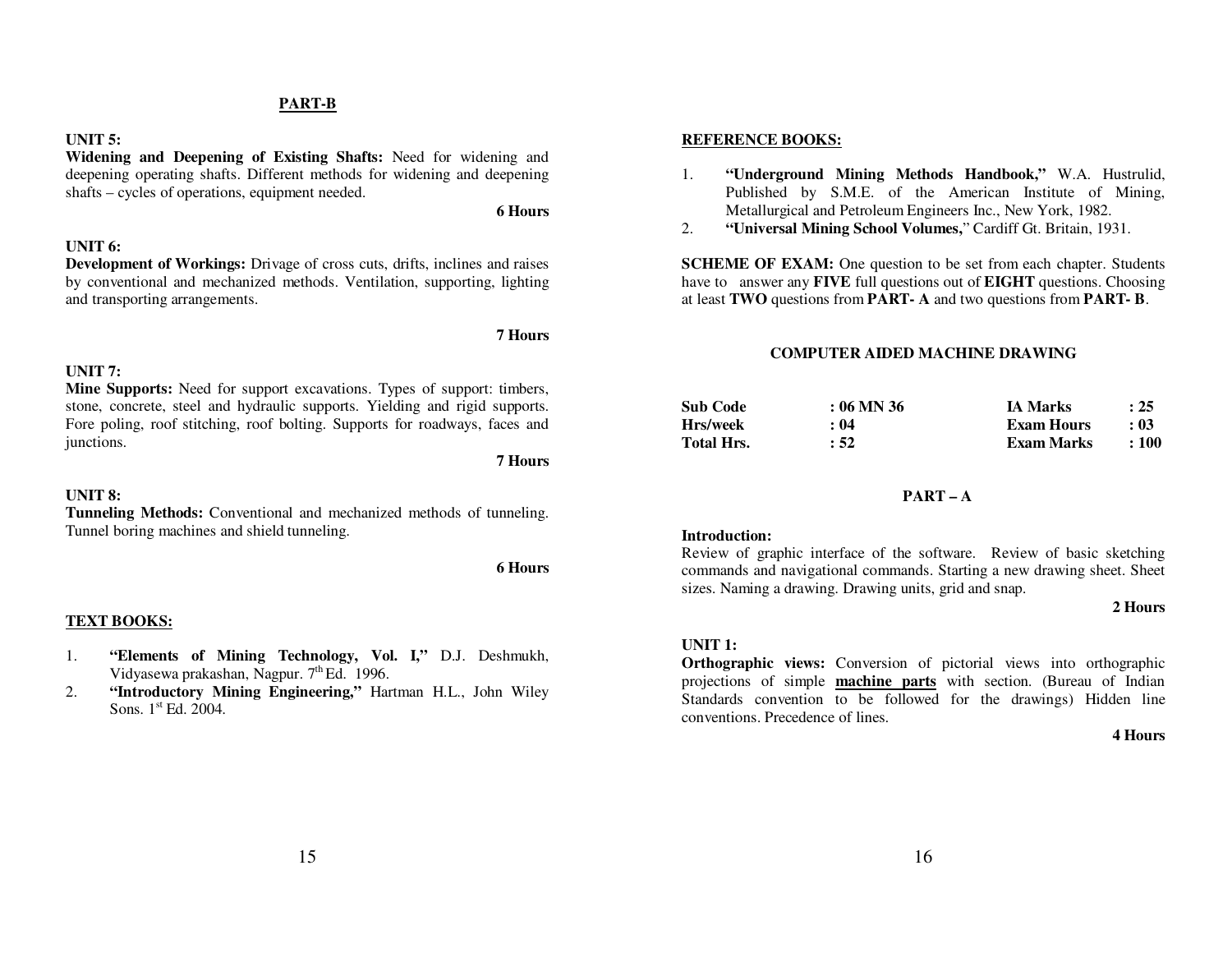**UNIT 2:**

 **Thread forms:** Thread terminology, sectional views of threads. ISO Metric (Internal & External) BSW (Internal & External) square and Acme. Sellers thread, American Standard thread. Etc. **Fasteners:** Hexagonal headed bolt and nut with washer (assembly), square headed bolt and nut with washer (assembly) simple assembly using stud bolts with nut and lock nut. Flanged nut, slotted nut, taper and split pin for locking, counter sunk head screw, grub screw, Allen screw.

**6 Hours** 

### **UNIT 3:**

**Keys & Joints:** 

Parallel, Taper, Feather key, Gibhead key, Woodruff key

 **Riveted Joints:** single and double riveted lap joint, butt joint (Chain and Zigzag. using snap head rivet) cotter joints, knuckle joint (pin joint) for two rods.

**5 Hours** 

**UNIT 4:**

### **Couplings:**

 Protected type flange coupling, pin type flexible coupling, and universal coupling, Oldham's coupling, Muff coupling. Etc.

**5 Hours**

# **PART – B**

### Assembly Drawings **(Part drawings should be given)**

Drawing formats, title block, revision block, tolerance block, release block, BOM, (Bill of Materials) drawing details, and drawing notes.

1. Screw jack (Bottle type)

- 2. Tailstock of lathe
- 3. Steam stop value
- 4. Machine vice
- 5. Petrol Engine piston
- 6. I.C. Engine connecting rod
- 7. Fuel Injector
- 8. Plummer block (Pedestal Bearing)
- 9. Feed check Valve
- 10. Tool Head of shaper
- 11. Rams bottom safety valve

**30 Hours** 

### **Text books:**

- 1. **"A Primer on Computer Aided Machine Drawing-2007",** Published by VTU, Belgaum.
- 2. **"Machine Drawing"** by Sri N.D.Bhat & V.M.Panchal.

### **Reference Book:**

- 1. **"A Text Book of Computer Aided Machine Drawing",** S. Trymbaka Murthy, CBS Publishers, New Delhi, 2007.
- **"Machine Drawing with Auto CAD"** Goutam Pohit & Goutham 2.Ghosh,  $1<sup>st</sup>$  Indian print Pearson Education, 2005.
- **"Auto CAD 2006, for engineers and designers"** Sham Tickoo. 3.Dream tech 2005.

### **Note:**

### **Internal assessment: 25 Marks**

All the sheets should be drawn in the class using software. Sheet size should be A3 size. All sheets must be submitted at the end of the class by taking a printout. The students shall score minimum of 60% marks in Internal Assessment to be eligible for taking the final examination**.**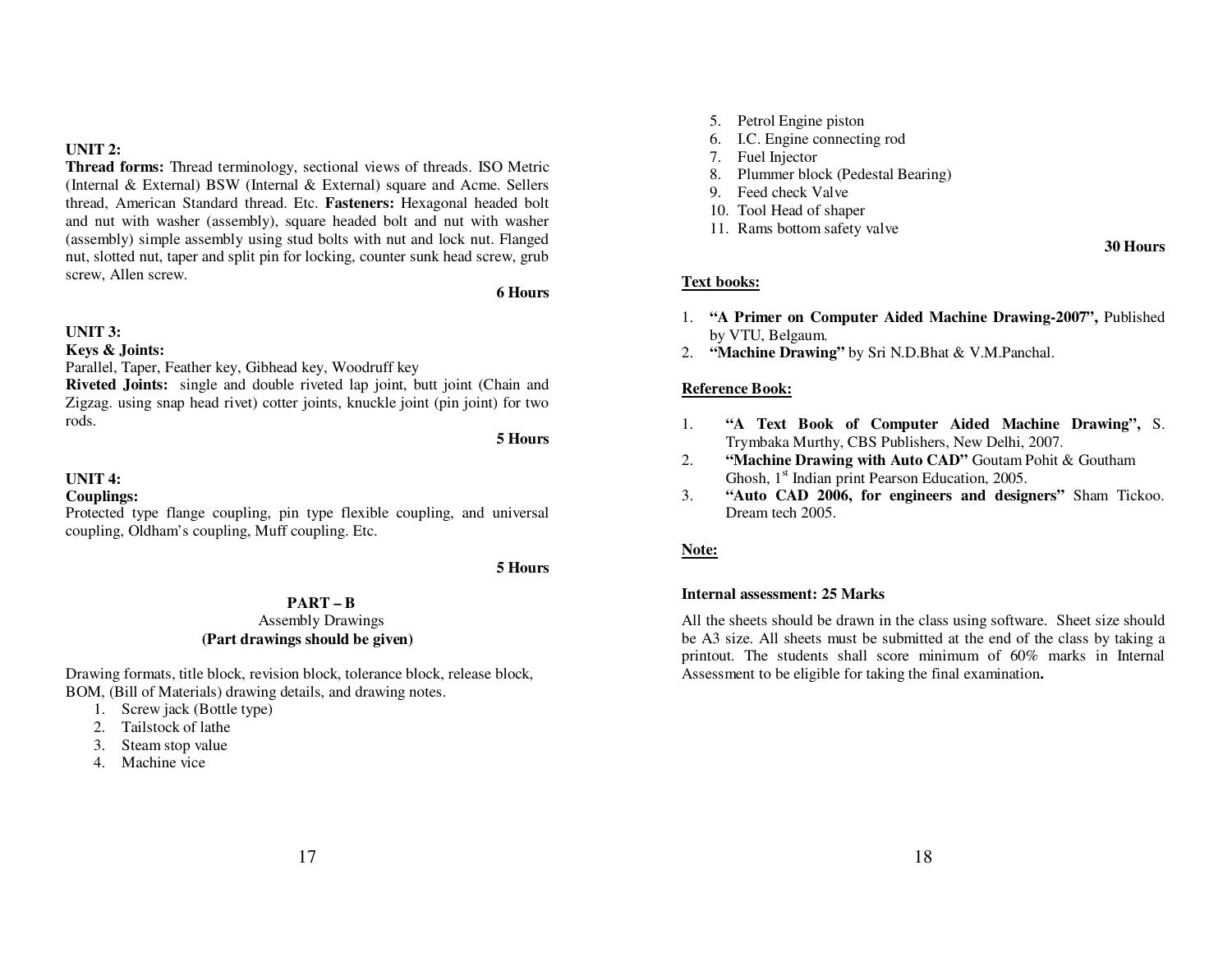#### **Scheme of Examination:**

- 1. From part A four questions to be set i.e. One question from each Unit 1, 2, 3 & 4. Student has to answer any TWO questions from PART – A. 20 marks for each questions i.e. 2x20=40
- From Part B 2 Questions to be set from 11 Assemblies students has to 2.answer any ONE Question For 60 Marks.

**i.e. PART-A 2x20= 40 Marks** 

 **PART-B 1x60= 60 Marks** 

 **Total =100 Marks** 

#### **MINING GEOLOGY LABORATORY – I**

| <b>Sub Code</b>   | $:06$ MNL 37 | <b>IA Marks</b>   | : 25 |
|-------------------|--------------|-------------------|------|
| Hrs/week          | : 03         | <b>Exam Hours</b> | : 03 |
| <b>Total Hrs.</b> | : 42         | Exam Marks        | : 50 |

### **PART A**

I. Megascopic study of minerals: Physical properties chemical composition, mode of occurrence, Distribution, identification and uses with reference to mining importance.

#### **Experiment No. Experiment Name**

- 1. Quartz group of minerals
- 2. Feldspar group of minerals
- 3. Mica Group of Minerals
- 4. Carbonates Calcite group and magnesite group of minerals
- 5. Ferro magnesium minerals

II. Megascopic study of rocks: Mineral composition, texture, petrogenesis, Engineering properties, distribution and uses,

#### **Experiment No. Experiment Name**

- 6. Igneous rocks
- 7. Sedimentary rocks
- 8. Metamorphic Rocks

#### **PART B**

III. Study of important structures of Igneous, Sedimentary and Metamorphic rocks.

 IV. Geological Maps: Interpretation of topographic, geological and structural maps & tracing of outcrop maps.

#### **Experiment No. Experiment Name**

- 9. Interpretation & description of topographic maps
- 10. Interpretation & description of Geological maps
- 11. Interpretation & description of structural geological maps Dipping strata
- 12. Interpretation & description of structural geological maps Folded strata
- 13. Interpretation & description of structural geological maps –Faulted strata
- 14. Interpretation & description of structural geological maps Unconformities
- 15. Tracing of out crop maps.

**Part A:- Any one question 20 marks Part B:- Any one question 20 marks Viva question:- 10 marks**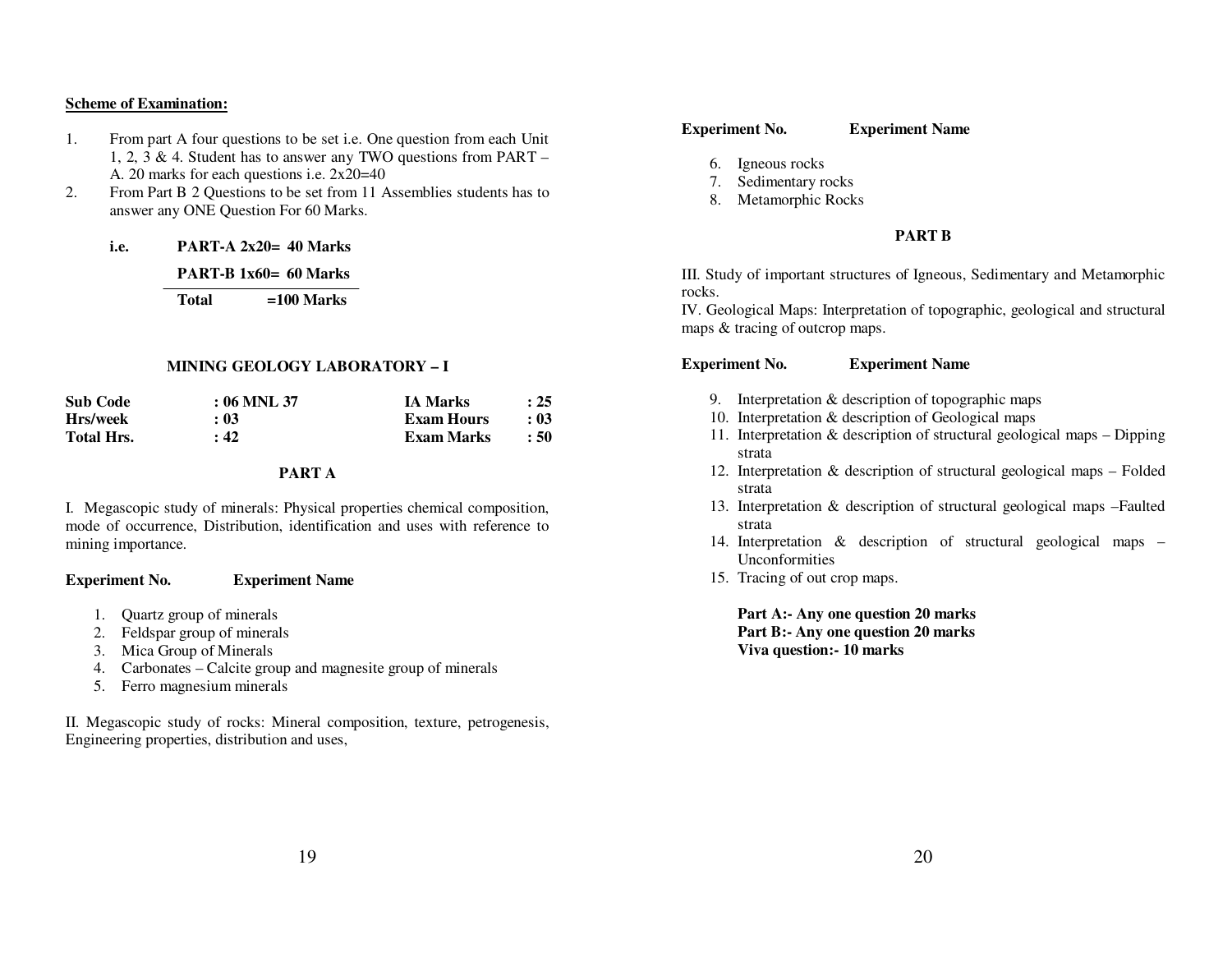#### **MINING ELECTRICAL ENGINEERING LABORATORY**

| -Sub-Code  | $:06$ MNL 38 | <b>IA Marks</b>   | $\therefore$ 25 |
|------------|--------------|-------------------|-----------------|
| Hrs/week   | : 03         | <b>Exam Hours</b> | : 03            |
| Total Hrs. | : 42         | Exam Marks        | : 50            |

#### **PART A**

- 1. Measurement of
	- a) Resistance by voltmeter and Ammeter method.
	- b) Inductance and Power factor of choke by ammeter voltmeter, wattmeter method.
- 2. Open circuit characteristics of a D.C. Generator.
- 3. Load test on shunt generator.
- 4. Load test on compound generator.
- 5. Speed control of shunt motor

#### **PART B**

- 6. Load test on shunt motor
- 7. O.C. and S.C. test on a single-phase transformer and predetermination of efficiency and regulation.
- 8. Load test on a single phase Induction motor.
- 9. Load test on 3-phase Induction motor.
- 10. Calibration of energy meter

### **Part A: - Any one question 20 marks Part B: - Any one question 20 marks**

**Viva question: - 10 marks**

#### **ENGINEERING MATHEMATICS - IV**

| <b>Sub Code</b> | 06MAT41 | <b>IA Marks</b>   | 25  |
|-----------------|---------|-------------------|-----|
| <b>Hrs/Week</b> |         | <b>Exam Hours</b> | 03  |
| Total Hrs.      |         | Exam Marks        | 100 |

#### **PART – A**

### **UNIT 1:**

### **Numerical Methods**

 Numerical solutions of first order and first degree ordinary differential equations – Taylor's series method, Modified Euler's method, Runge – Kutta method of fourth order, Milne's and Adams-Bashforth predictor and corrector methods (All formulae without Proof).

### **6 Hours**

#### **UNIT 2:**

### **Complex Variables**

 Function of a complex variable, Limit, Continuity Differentiability – Definitions. Analytic functions, Cauchy – Riemann equations in cartesian and polar forms, Properties of analytic functions. Conformal Transformation – Definition. Discussion of transformations:  $W = z^2$ ,  $W = e^z$ ,  $W = z + (I/z)$ ,  $z \neq 0$  Bilinear transformations.

#### **7 Hours**

### **UNIT 3:**

### **Complex Integration**

 Complex line integrals, Cauchy's theorem, Cauchy's integral formula. Taylor's and Laurent's series (Statements only) Singularities, Poles, Residues, Cauchy's residue theorem (statement only).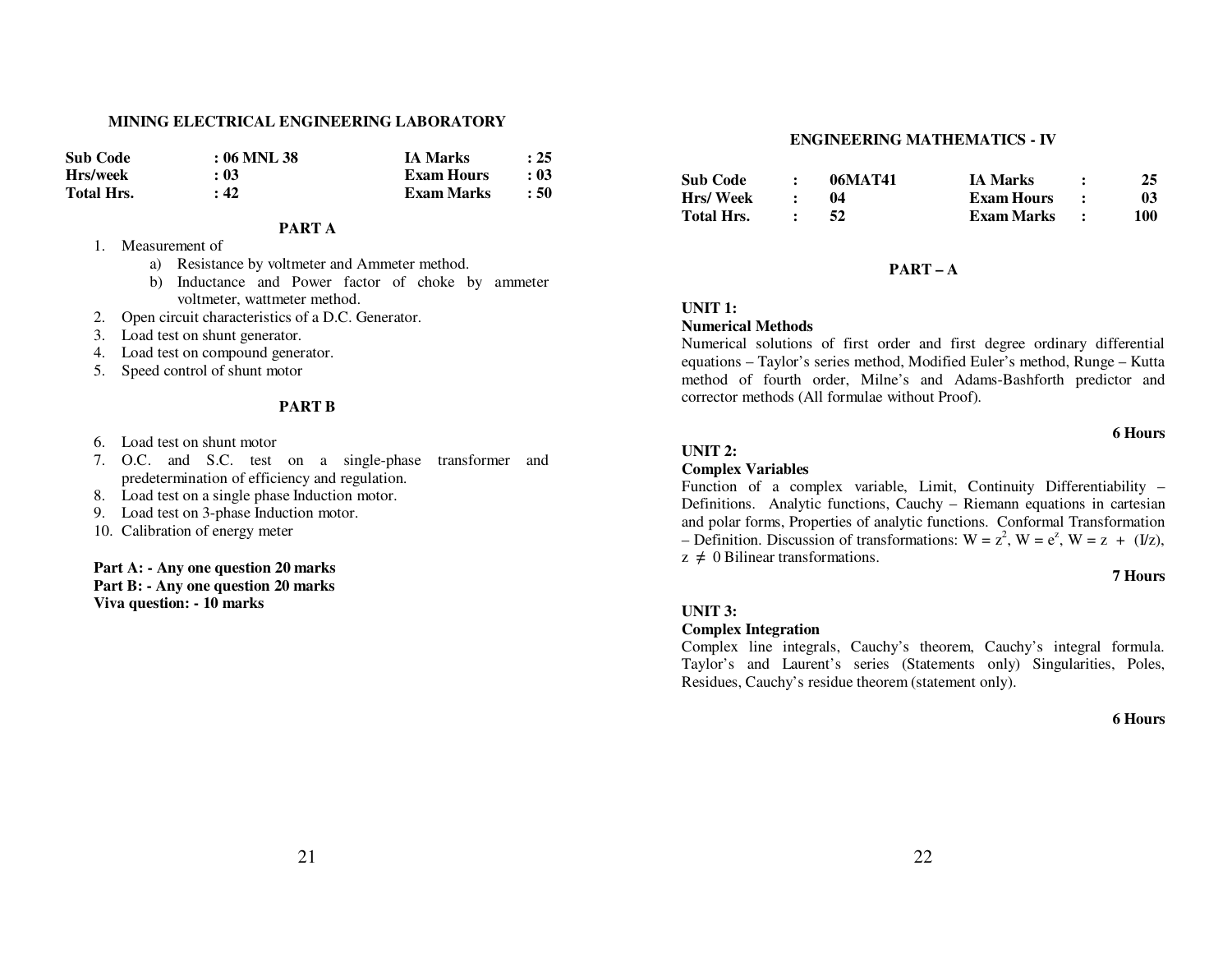### **UNIT 4:**

## **Series solution of Ordinary Differential Equations and Special Functions**

 Series solution – Frobenius method, Series solution of Bessel's D.E. leading to Bessel function of fist kind. Equations reducible to Bessel's D.E., Series solution of Legendre's D.E. leading to Legendre Polynomials. Rodirgue's formula.

#### **7 Hours**

### **PART – B**

### **UNIT 5:**

### **Statistical Methods**

Curve fitting by the method of least squares:  $y = a + bx$ ,  $y = a + bx + cx^2$ ,  $y = ax^b$ ,  $y = ab^x$ ,  $y = ae^{bx}$ , Correlation and Regression.

Probability: Addition rule, Conditional probability, Multiplication rule, Baye's theorem.

**6 Hours** 

### **UNIT 6:**

 Random Variables (Discrete and Continuous) p.d.f., c.d.f. Binomial, Poisson, Normal and Exponential distributions.

### **7 Hours**

### **UNIT 7:**

 Sampling, Sampling distribution, Standard error. Testing of hypothesis for means. Confidence limits for means, Student's t distribution, Chi-square distribution as a test of goodness of fit.

### **UNIT 8:**

### **7 Hours**

 Concept of joint probability – Joint probability distribution, Discrete and Independent random variables. Expectation, Covariance, Correlation coefficient.

Probability vectors, Stochastic matrices, Fixed points, Regular stochastic Stationary matrices. Markov chains, Higher transition probabilities. distribution of regular Markov chains and absorbing states.

**6 Hours** 

### **Text Book: Higher Engineering Mathematics by Dr. B.S. Grewal (36th Edition – Khanna Publishers)**

| Unit<br>No. | <b>Chapter</b><br>No. | <b>Article Numbers</b>                       | Page Nos.                                  |
|-------------|-----------------------|----------------------------------------------|--------------------------------------------|
| 1           | 27                    | 27.1, 27.3, 27.5, 27.7, 27.8                 | $914, 916 - 922$<br>924, 933               |
| $\mathbf H$ | 20                    | $20.1$ to $20.10$                            | $630 - 650$                                |
| III         | 20                    | 20.12 to 20.14, 20.16 to 20.19               | $652 - 658$<br>$661 - 671$                 |
| IV          | 16                    | 16.1 to 16.6, 16.10, 16.13, 16.14            | $507 - 514,$<br>$521 - 523$<br>$526 - 529$ |
| V           | 1                     | 1.12 to 1.14                                 | $20 - 25$                                  |
|             | 23                    | 23.9, 23.10, 23.11, 23.14, 23.16<br>to 23.18 | $755 - 762, 765$<br>$768 - 776$            |
| VI          | 23                    | 23.19 to 23.22, 23.26 to 23.30               | $776 - 780$<br>$783 - 798$                 |
| VП          | 23                    | 23.31 to 23.37                               | $791 - 816$                                |

Unit – VIII: **Text book: Probability by Seymour Lipschutz** (Schaum's series) Chapters 5 & 7

### **Reference Books:**

- 1. **Higher Engineering Mathematics** by B.V. Ramana (Tata-Macgraw Hill).
- 2. **Advanced Modern Engineering Mathematics** by Glyn James Pearson Education.

### **Note:**

- 1. One question is to be set from each unit.
- 2. To answer Five questions choosing atleast Two questions from each part.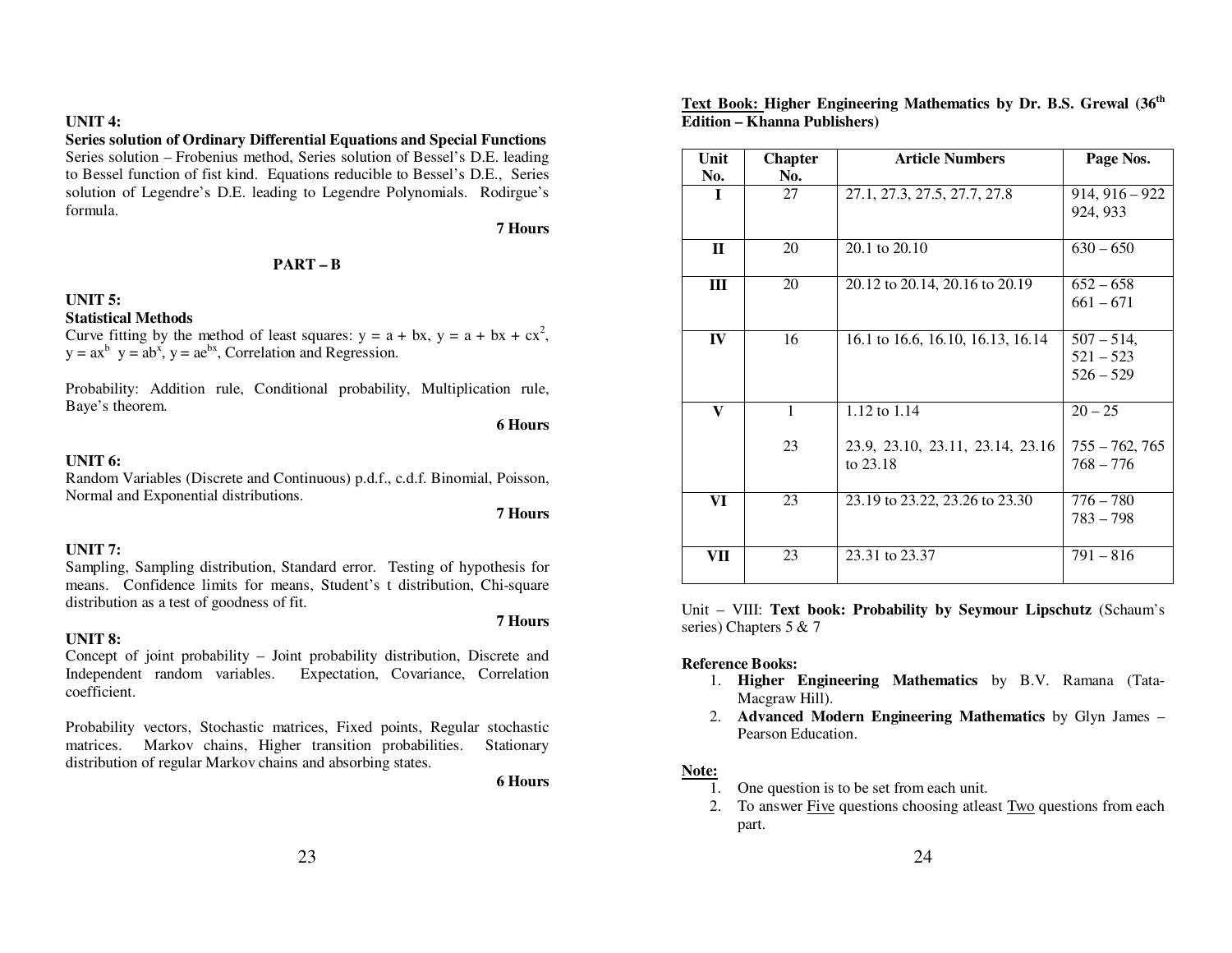#### **THERMODYNAMICS AND FLUID MECHANICS**

| <b>Sub Code</b> | $: 06$ MN 42 | <b>IA Marks</b> | : 25        |
|-----------------|--------------|-----------------|-------------|
| Hrs/week        | : 04         | Exam Hours      | - 03        |
| Total Hrs.      | : 52         | Exam Marks      | $\cdot$ 100 |

### **PART-A**

### **UNIT 1:**

 **Basic concepts of thermo dynamics:** Thermo dynamic system, classification of Thermo dynamic system. Thermodynamic propertyextensive and intensive properties. thermodynamic state, thermodynamic process. process. Reversible, irreversible process, Quasi-static Thermodynamic equilibrium, zeroth law of thermodynamics.

**6 Hours** 

### **UNIT 2:**

 **Energy and I and II Laws of thermodynamics**: Energy-classification, stored energy and energy in motion. Work and heat-definition, work done at I and II Laws the moving boundary. comparison between work and heat. of thermodynamics : Statements, Cycles processes , Problems.

### **UNIT 3:**

### **Air Compressors:** single stage and multistage reciprocating air compressors. Expression for work done during single stage air compression with and without clearance volume. Volumetric efficiency. Simple problems on single stage compressors.

**7 Hours** 

**7 Hours** 

### **UNIT 4:**

 Fluid Mechanics: Definition and properties of Fluids, ideal and real fluid units, systems of measurement. Fluid properties-density, specific weight, specific volume, specific gravity, viscosity, compressibility, surface tension and capillarity.

**6 Hours**

# **UNIT 5:**

 **Pressure and it's Measurements for Liquids:** pressure, atmospheric pressure, gauge and absolute pressure, measurement of pressure, piezometer tube, double column u-tube manometer, differential and inverted U-tube measurements, Bourdon's pressure gauge and diaphragm pressure gauge and dead weight pressure gauge.

**PART-B** 

#### **7 Hours**

### **UNIT 6:**

 **Dynamics of Fluid Flow:** Bernolli's theorem for liquids, Assumptions, Hydraulic gradient line and total energy line.

#### **6 Hours**

### **UNIT 7:**

 **Flow through pipes:** Loss of head due to friction in pipes. Discharge measurements in pipes. Venturimeter, Orifice meter. Flow through orifices and notches.

### **6 Hours**

### **UNIT 8:**

 **Centrifugal and Reciprocating pumps:** working principle of single stage centrifugal pump and single acting and double acting reciprocating pumps. Vane pumps and submersible pumps.

#### **7 Hours**

### **TEXT BOOKS:**

- 1.**"Engineering thermodynamics", Nag P.K., , Tata McGraw Hill** publications. 2nd Ed. 2002
- **"A Text Book of Fluid Mechanics and Hydraulic Machines,",** 2.Bansal. Laxmi publications. 2006

### **REFERENCE BOOKS:**

- 1. **"Fundamentals of Classical Thermodynamics**", Van wylen Gorden et. Al,John Wiley Intl. publications, New York. Thermodynamics.2000
- **"Thermal Engineering,"** R.K.Rajput, laxmi publications, New 2.Delhi.2002
- **"Hydraulics and Fluid Mechanics,"** Modi P.N. and seth,S.M., 3.Standard Publishers, New Delhi.1999.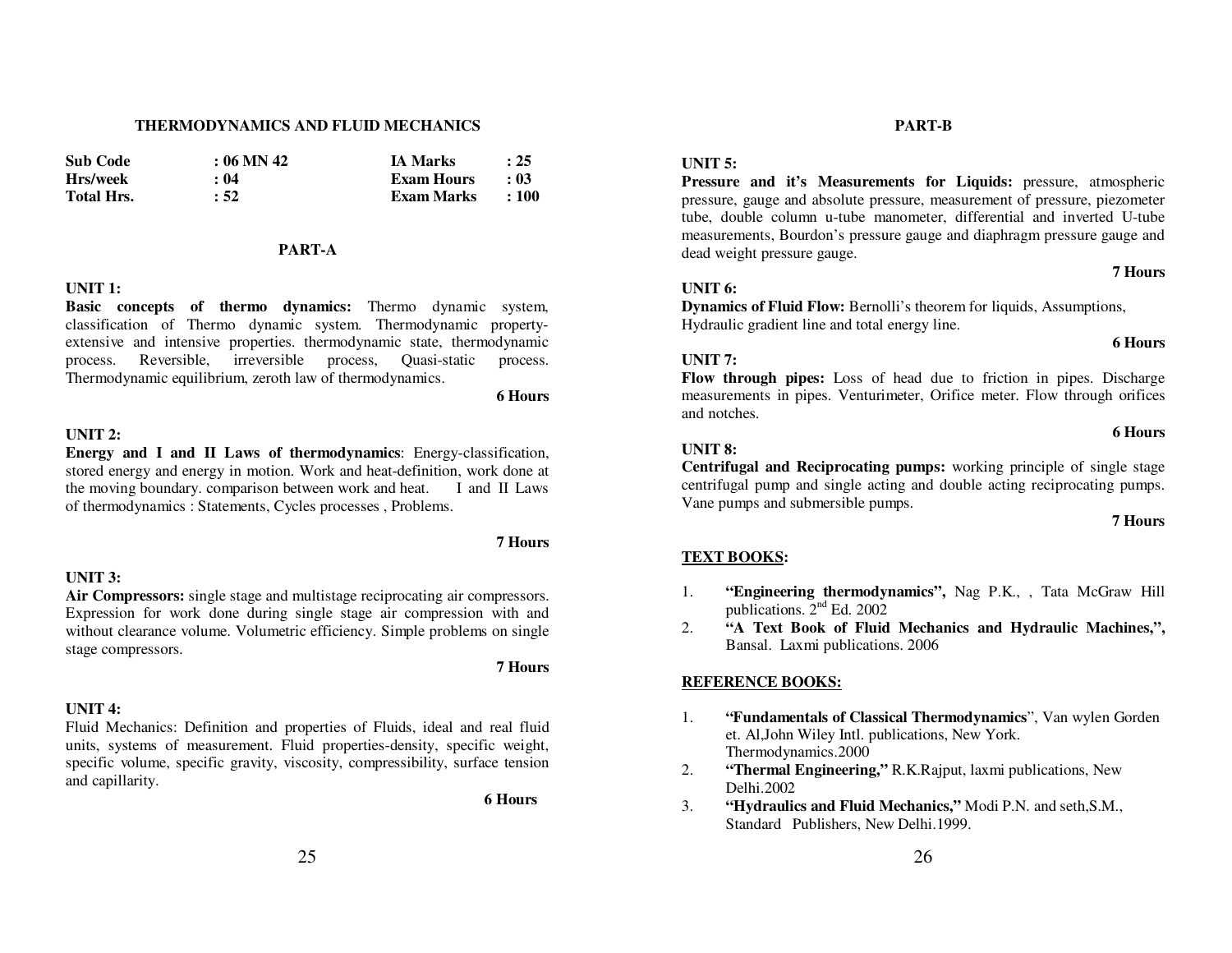**SCHEME OF EXAM:** One question to be set from each chapter. Students have to answer any **FIVE** full questions out of **EIGHT** questions. Choosing at least **TWO** questions from **PART- A** and two questions from **PART- B**.

### **MINING GEOLOGY – II**

| <b>Sub Code</b>   | $: 06$ MN 43 | <b>IA Marks</b> | $\therefore$ 25  |
|-------------------|--------------|-----------------|------------------|
| Hrs/week          | : 04         | Exam Hours      | : 03             |
| <b>Total Hrs.</b> | : 52         | Exam Marks      | $\therefore 100$ |

#### **PART-A**

### **UNIT 1:**

 **Geology in Mining Industry:** Pure/Applied/ Mining Geology, Geology in Mining – Delineation of deposits, Limits of Economic Mining, Role of Mine Geologist, Geological Work in Operating Mine.

#### **UNIT 2:**

### **Economic Geology:** Scope of economic geology, classification of mineral deposits – ore mineral, gangue minerals and tenor of ore.

#### **UNIT 3:**

### Study of Various processes of formation of mineral deposits- Magmatic, Hydrothermal, weathering, Sedimentation, evaporation, Oxidation and Supergene enrichment and metamorphic deposits.

### **7 Hours**

**6 Hours** 

**6 Hours** 

### **UNIT 4:**

### **Distribution of Minerals with reference to Origin, Occurrence and Uses:** Iron, Copper, Lead & Zinc, Chromite, Manganese, Beach sand, Diamond & uranium, Refractory minerals, ceramic minerals and building stones.

 **7 Hours**

# **UNIT 5:**

 **Mineral Fuel (Coal):** Coal, physical and chemical characteristics, variation and rank. Important constituents of coal, origin of coal, structural features of coal seams, Chief characteristics of Indian coals. Important Coal fields of India.

**PART-B** 

### **6 Hours**

### **UNIT 6:**

 **Petroleum & Natural Gas:** Origin, composition, accumulation, structural features, migration of petroleum and Natural Gas, Major oil fields of India.

### **6 Hours**

### **UNIT 7:**

 **Exploration Geology:** Principles of mineral exploration, stages of mineral Exploration. Geological, Geophysical and geo-chemical methods of mineral exploration. Remote sensing techniques for prospecting and exploration of mineral deposits. Factors involved in planning and drilling in detail exploration. Core Drilling and Core recovery.

#### **7 Hours**

### **UNIT 8:**

 **Mining Geology:** Methods of sampling, assaying and estimation of ore reserves. Guides for location of ore deposits with particular reference to structural and stratigraphical guides. Field techniques equipment, Methods of surface, sub-surface mapping, Interpretation and use of field data.

**7 Hours** 

### **TEXT BOOKS:**

- 1. **"Economic Mineral Deposits,"** Bateman A.M John Wiley and sons,  $2<sup>nd</sup>$  Ed. 1999.
- "**Mining Geology ",** Mckinistry, , Asia Publication. 2nd Ed. 2005. 2.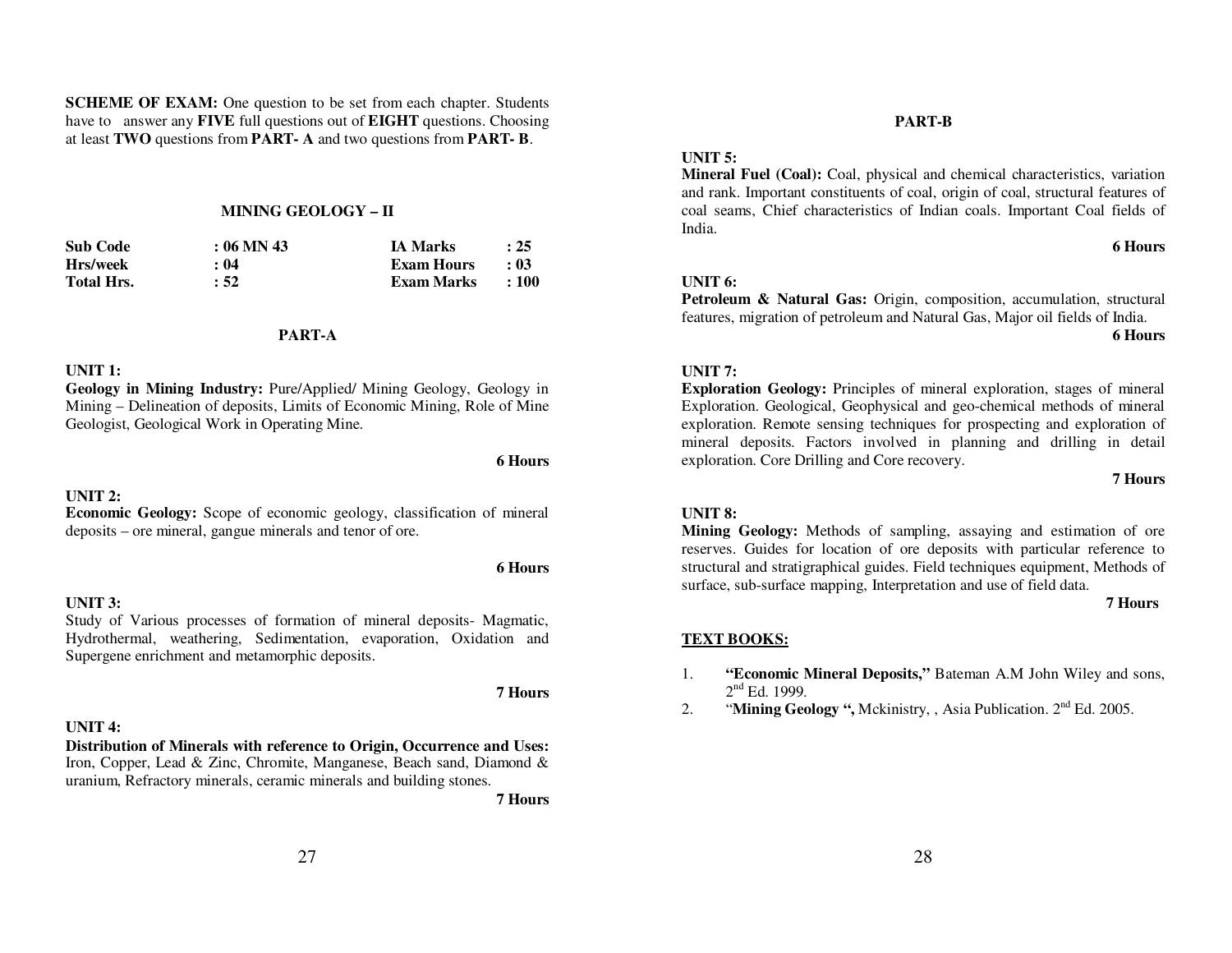### **REFERENCE BOOKS:**

- 1. **"Ore Deposits of India",** Gokhale & Rao T.C., Thompson press. India, Faridabad.1999.
- **"Courses in Mining Geology",** Arogyaswamy, Oxford & IBH Pvt. 2.Ltd. $3^{\text{rd}}$  Ed. 1999

**SCHEME OF EXAM:** One question to be set from each chapter. Students have to answer any **FIVE** full questions out of **EIGHT** questions. Choosing at least **TWO** questions from **PART- A** and two questions from **PART- B**.

#### **MINING MACHINERY-I**

| <b>Sub Code</b>   | $: 06$ MN 44 | <b>IA Marks</b>   | : 25      |
|-------------------|--------------|-------------------|-----------|
| Hrs/week          | : 04         | <b>Exam Hours</b> | : 03      |
| <b>Total Hrs.</b> | : 52         | Exam Marks        | $\pm 100$ |

### **PART-A**

#### **UNIT 1:**

 **Transmission of Power:** Relative merits and field of application of power generation by steam, by electricity, compressed air, oil and gas with special mention to distribution and utilization. Track laying and maintenance.

#### **UNIT 2:**

 **Compressed Air:** Sources of power for compressors, Transmission and distribution of compressed air in mines, Compressed air drills, Equipments using compressed air. Safety appliances.

**6 Hours** 

**6 Hours** 

#### **UNIT 3:**

 **Mine Transportation:** Elements of Mine transport system and classification, Techno economic indices of Mine transport system, Rope haulage: Different types—direct, endless, main & tail, gravity, Limitations, applications merits & demerits of different haulages, haulage calculation,

# **7 Hours**

#### **UNIT 4:**

 **Ropes:** Types and details of construction of different types of ropes and their respective uses in mines. Care and storage of ropes, Rope splicing and socketing, Safety factor for ropes used in winding.

#### **7 Hours**

#### **PART-B**

### **UNIT 5:**

 **Locomotives:** Types-Diesel, Electric battery, Electric, Trolley wire, compressed air and steam locomotive, its limitations and their applications.

**6 Hours** 

### **UNIT 6:**

 **Conveyors:** Types of conveyors-belt, chain shaker, high angle conveyor, cable belt, rope belt and steel plate, it's limitations and their applications, problems on calculation of power requirement and capacity of conveyors.

#### **7 Hours**

### **UNIT 7:**

 **Winding:** Elements of winding system and Compressed air winders, Types of winding drums, Method of balancing the loads, Duty cycle, Mechanical, Electrical, manual and automatic breaking system of winders, Koepe winding and Multirope winding.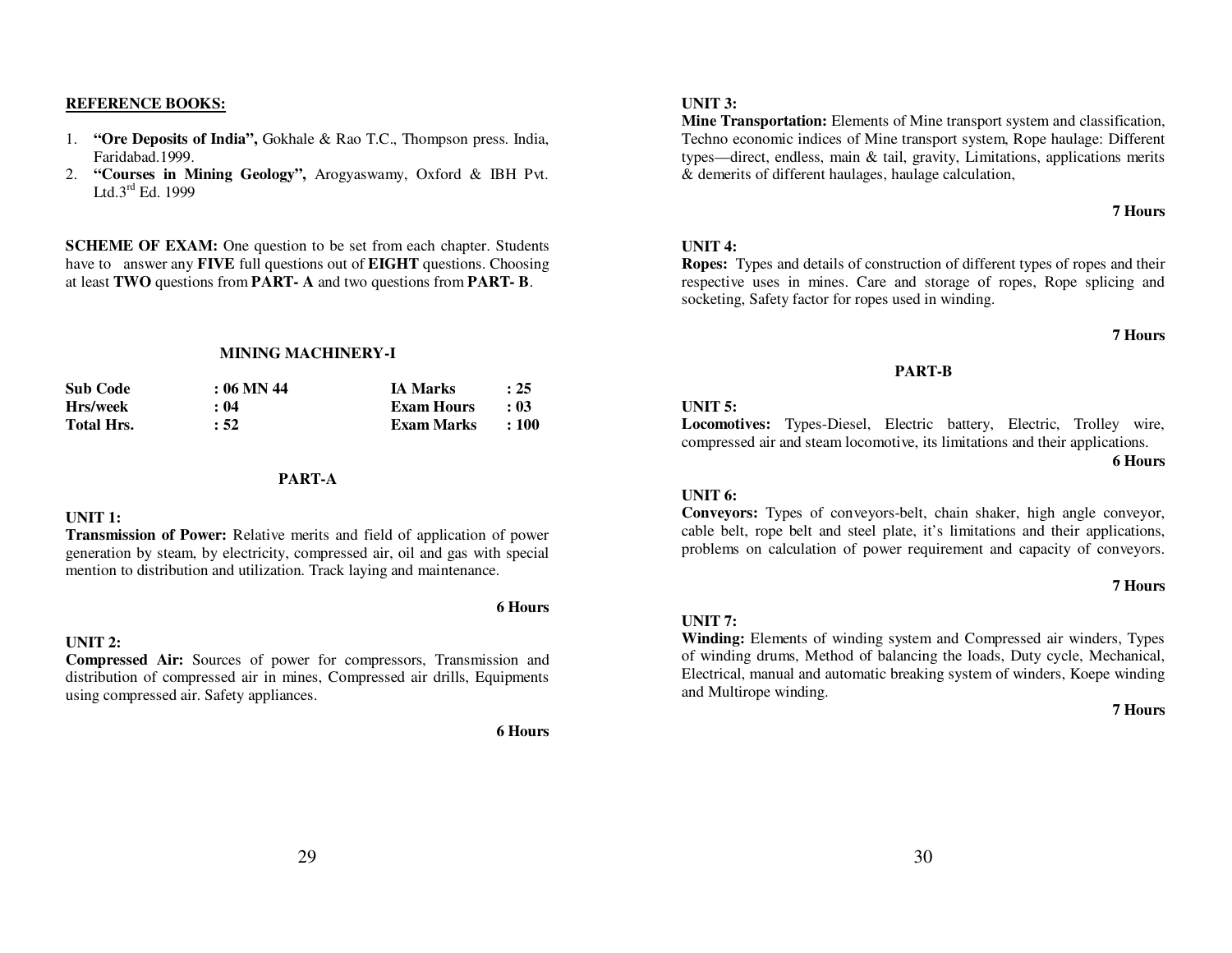### **UNIT 8:**

 **Study of Layouts:** Study of respective layouts for all the systems of transportation. Study of pit top and pit bottom layouts, Maintenance Management of Mining Machinery. Skip and cage winding. Winding from different levels in a shaft. Winding calculations.

**6 Hours** 

### **TEXT BOOKS:**

- 1. **"Elements of mining technology Vol III",** D.J.Deshmukh, Vidyasewa prakashan, Nagpur, 7th Ed. 2000.
- . "Mine Transport", Karerlin, Orient Longmans, 1967. 2.

### **REFERENCE BOOKS:**

- 1. **"Coal Mining Practice",** I.C.F.Stathem, The Caxton publishing Company Ltd, 2000.
- "**Universal Mining School reports Vol I and Vol II,",** Cardif, Great 2.Britain 1999.
- **"Mine Pumps Haulage and winding.",** S.Ghatak, Coal field 3.publishers, Asansol, 2001..

**SCHEME OF EXAM:** One question to be set from each chapter. Students have to answer any **FIVE** full questions out of **EIGHT** questions. Choosing at least **TWO** questions from **PART- A** and two questions from **PART- B**.

#### **MINE SURVEYING – I**

| Sub Code   | $: 06$ MN 45 | <b>IA Marks</b>   | : 25      |
|------------|--------------|-------------------|-----------|
| Hrs/week   | : 04         | <b>Exam Hours</b> | : 03      |
| Total Hrs. | : 52         | Exam Marks        | $\pm 100$ |

### **PART-A**

### **UNIT 1:**

 **Basic Concepts:** Plane and Geodetic survey, classification survey, conventional Signs, conventional instruments, linear measurements, error in chaining, problems.

#### **6 Hours**

#### **UNIT 2:**

 **Chaining Surveying:** Principles, instruments, methods, obstacles, offsets, booking and plotting, problems.

#### **7 Hours**

#### **UNIT 3:**

 **Compass Surveying:** Types of bearing, calculations of angles and bearings, prismatic and surveyor compass (dial), local attraction, estimation, dip and declination, errors, problems

#### **7 Hours**

### **UNIT 4:**

 **Plane table survey:** Equipments and accessories, methods, two-point problem and three point problem, errors, strength of fix and lehman's rule.

#### **6 Hours**

#### **PART-B**

#### **UNIT 5:**

 **Leveling:** Principles and definition, types of levels, adjustments, reduction of levels curvature and refraction, sensitivity of bubble, problems.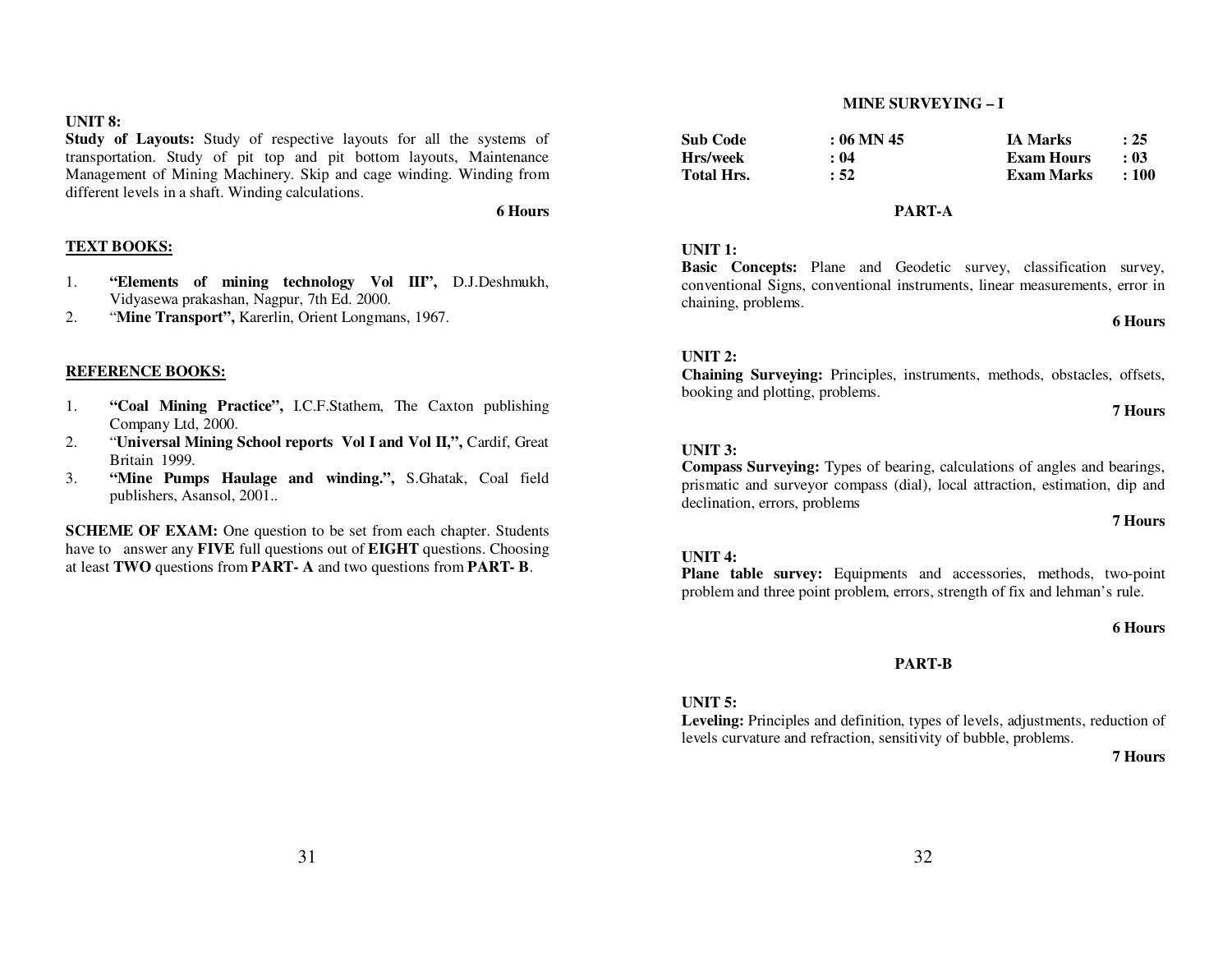### **UNIT 6:**

 **Contouring:** Contour, contour interval and characteristics, methods, interpretation, of contours and Uses of contours.

**6 Hours** 

#### **UNIT 7:**

 **Theodolite:** Definition and terms, parts, temporary adjustments, Permanent adjustments, horizontal and vertical angles, miscellaneous operations, errors. **6 Hours** 

### **UNIT 8:**

 **Theodolite Traversing:** Method of traversing, checks, plotting, closing error, balancing, co-ordinate calculation, degree of accuracy, problems.

**7 Hours** 

### **TEXT BOOKS:**

- 1.**"Surveying Vol I & II"** B.C.Punmia, Laxmi publications, 1999.
- 2.**"Mine Surveying Vol I & II"** Ghatak, Coal Field Publishers,1998.

#### **REFERENCE BOOKS:-**

- 1. "**Surveying Vol I,"** S.K.Duggal, Tata McGraw Hill Publications, New Delhi, 2000
- **"Elementary Plane and Mine Surveying,"** V.Borshch , Kom 2.powets, Bfedarer M .Kolesnikova, Mir publications, Moscow, 1986 .

**SCHEME OF EXAM:** One question to be set from each chapter. Students have to answer any **FIVE** full questions out of **EIGHT** questions. Choosing at least **TWO** questions from **PART- A** and two questions from **PART- B**.

#### **DRILLING AND BLASTING ENGINEERING**

| <b>Sub Code</b>   | $: 06$ MN 46 | <b>IA Marks</b>   | : 25       |
|-------------------|--------------|-------------------|------------|
| Hrs/week          | : 04         | <b>Exam Hours</b> | - 03       |
| <b>Total Hrs.</b> | : 52         | Exam Marks        | $\div 100$ |

#### **PART-A**

### **UNIT 1:**

 **Principles of drilling:** Principles of rock drilling, drillability, drillability index, factors affecting the drillability. Mechanics of drilling. Selection of drills, care of drills. Energy correlation of drills.

#### **UNIT 2:**

 **Drill Bits:** Various types of drill bits and their design aspects. Study of bit life, factors affecting the bit life. Thrust feed and rotation, alignment and deviation in drilling.

#### **6 Hours**

**6 Hours** 

### **UNIT 3:**

 **Explosives:** Historical Development, properties of explosives, Low and High explosives, Liquid oxygen explosives (LOX), ANFO, Slurries, Emulsion explosives, Heavy ANFO, permitted Explosives, testing of permitted explosives, Bulk Explosives system-PMS, SMS.

#### **7 Hours**

### **UNIT 4:**

 **Firing of Explosives:** Safety fuses, Detonating cord and accessories, Detonators, Exploders. Electric firing and non-electric firing, Electronic Detonators, NONEL blasting.

**PART - B** 

### **7 Hours**

### **UNIT 5:**

 **Blasting Methods:** Preparation of charge, stemming and shot firing. Choice and economical use of explosives, Misfires, blown out shots, incomplete detonation, their causes, Prevention and remedies.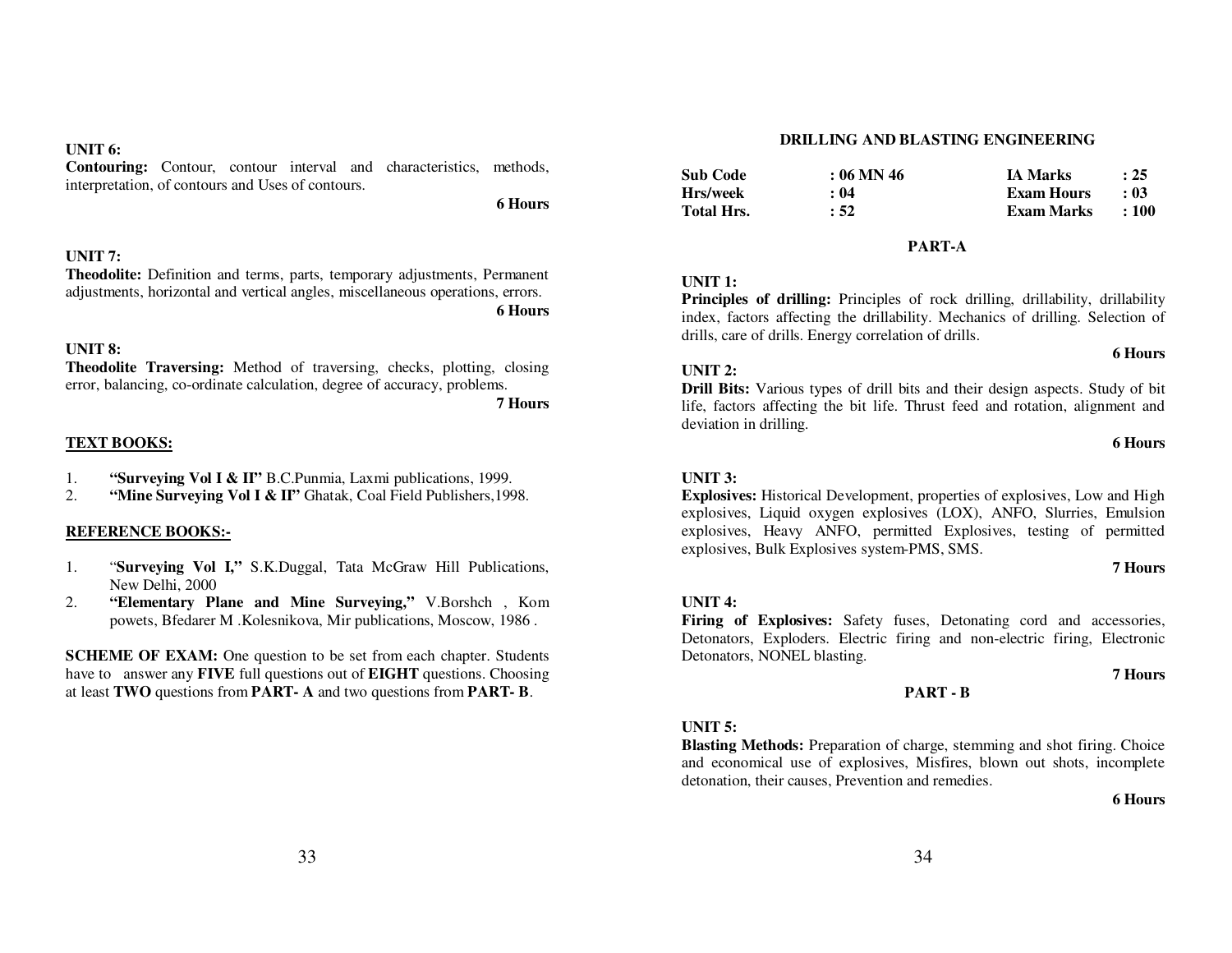**UNIT 6:**

 **Handling of Explosives:** Surface and underground transport of explosives, bulk transport in quarries. Storage and handling of Explosives. Magazines, Accidents due to explosives. Precautions and safety measures during transportation. Substitutes for explosives and their applications-hydrox, Cardox, Hydraulic coal burster, airdox, pulsed infusion shot firing.

**7 Hours** 

### **UNIT 7:**

 **Mechanics of Blasting:** Factors affecting rock breakage, Crater theory and its applications, theories of rock breakage using explosives. Theory of shaped charge, detonation pressure, Coupling, shock waves impedance, critical diameter etc. calculation of charge and powder factor.

**7 Hours** 

**6 Hours** 

### **UNIT 8:**

 **Effects of Vibration:** Vibrations due to blasting and damage criteria, controlled blasting methods, design of blasting rounds, Air overpressure and Fly Rock. Economics of blasting.

### **TEXT BOOKS:**

- 1. **"Explosives and Blasting Practices in Mines,"** S.K. Das, Lovely Prakashan, Dhanbad, 1993.
- "**Explosives and Blasting Techniques,"** G.K. Pradhan, Minetech 2.Publication, 1996.

### **REFERENCE BOOKS:**

- 1. **"Surface Mining**", G.B. Mishra,, Chapter 1, Dhanbad Publishers, ,Dhanbad, 1978.
- "**Rock Fragmentation by Blasting,"** B.Mohanty, Chapter4, A.A. 2.Balkema, Rotterdam, 1996.
- "**Advances in Drilling and Blasting"** V.R. Sastry, Chapter 1 and 2, 3.Allied Publishers Ltd., 1993.
- **"Principles of Rock Drilling"** U.M. Rao Karanam and B.Mishra, 4.Chapter 1 and 2 Oxford and IBH, 1998.
- 5. "**Drilling and Blasting of Rocks",** Carlopez Jimeno, et. al.,. Chapter 7, A.A. Balkema, Rotterdam, Brookfields, 1995.
- **"Engineering Rock Blasting operations**", Sushil Bhandari, Chapter 6.3 and 6, , A.A. Balkema, Rotterdam, Brookfields, 1997

**SCHEME OF EXAM:** One question to be set from each chapter. Students have to answer any **FIVE** full questions out of **EIGHT** questions. Choosing at least **TWO** questions from **PART- A** and two questions from **PART- B**.

### **MINING GEOLOGY LABORATORY-II**

| <b>Sub Code</b>   | $: 06$ MNL 47 | <b>IA Marks</b>   | : 25       |
|-------------------|---------------|-------------------|------------|
| Hrs/week          | : 03          | <b>Exam Hours</b> | : 03       |
| <b>Total Hrs.</b> | : 42          | <b>Exam Marks</b> | $\cdot$ 50 |

### **PART A**

I. Megascopic study of ore minerals: Physical properties, chemical composition. Mode of occurrence, distribution , uses of ore minerals in mining industry.

Experiment No.1-Iron, Manganese, Copper, Lead, Chromium, Aluminium ores.

II. Microscopic study of ore minerals: Optical properties. Texture, Alteration,. Identification of ore minerals. Experiment No.2-Iron, Manganese, Copper, and Lead ores.

III. Dip and Strike problems:

 Experiment No.3- To determine true dip when two apparent dips are known.

 Experiment No.4- To determine the amount of apparent dip when true dip and direction of apparent dips are given.

 Experiment No.5-To determine the direction of apparent dip when true dip and amount of amount of apparent are known.